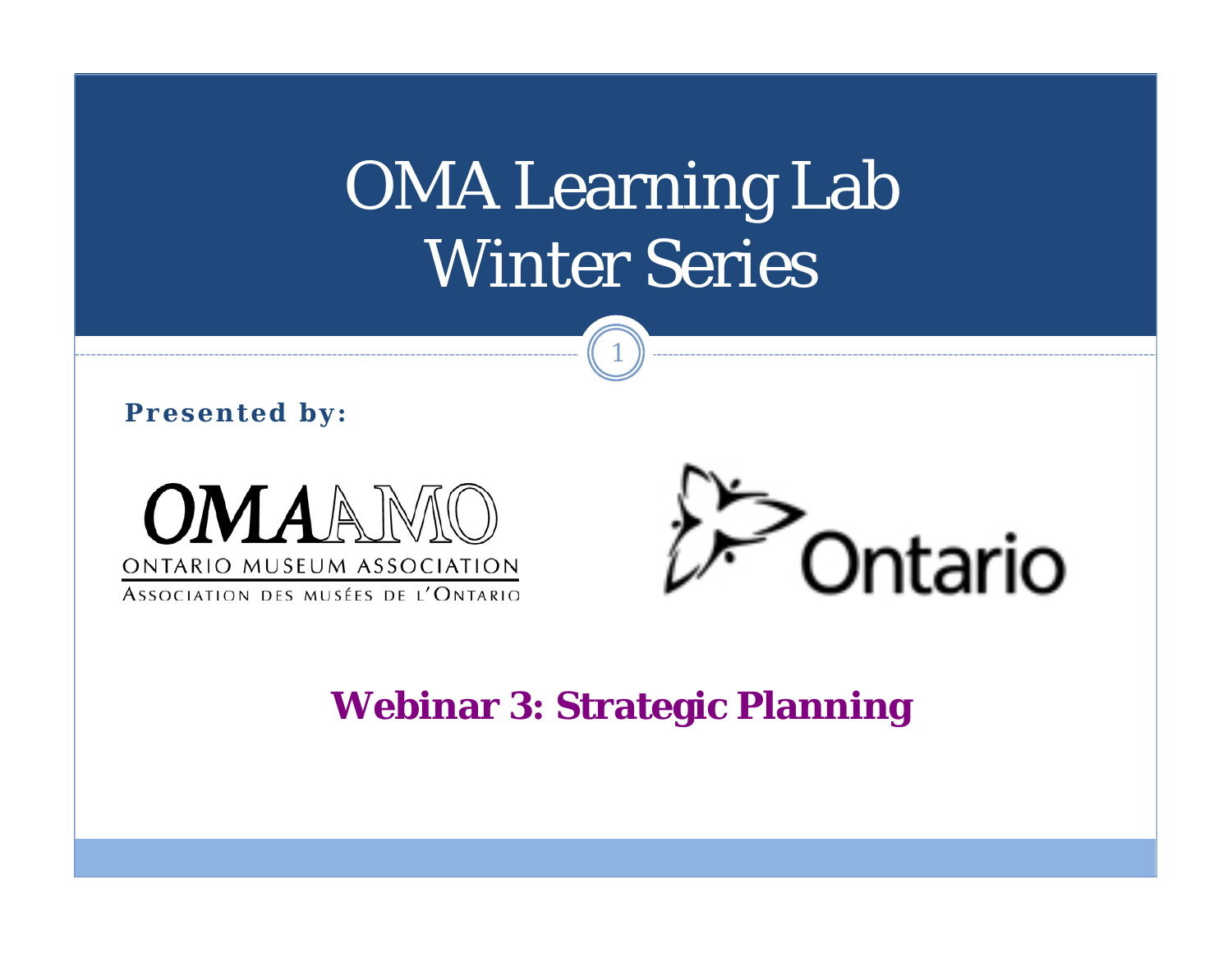# **Webinar Agenda**

- Introduction
	- •Mary Collier, PD Program Manager, OMA
- $\bullet$  Presentation and Q&A (50 min)
	- Jon Linton, Questions about the webinar content
- $\bullet$  Q&A with Ministry of Tourism, Culture and Sport (15 min)
	- •Museum & Heritage Advisor Cathy Blackbourn
	- • Questions about the Ministry of Tourism Culture and Sport Governance standard

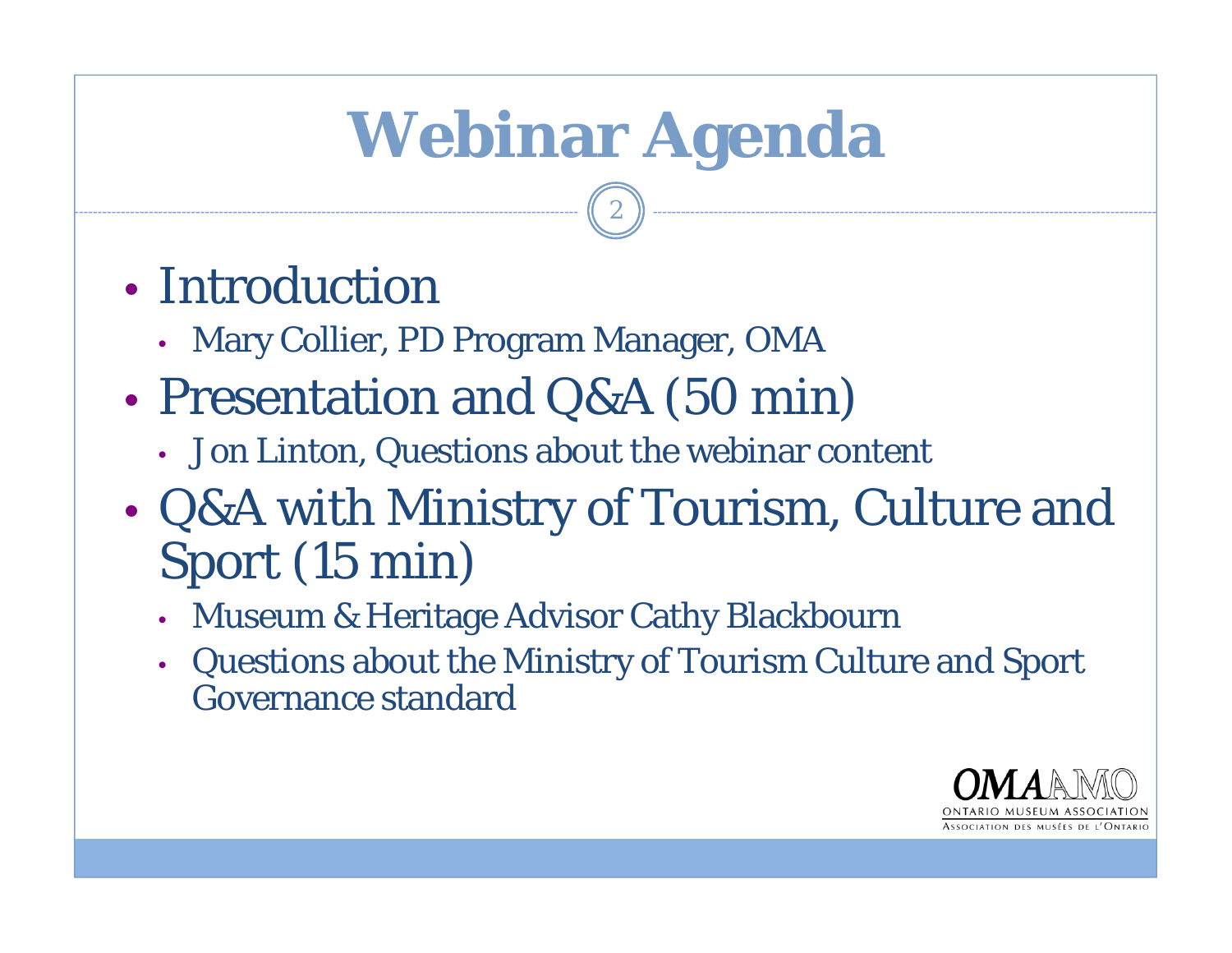# **Strategic Planning**

3

**March 14, 2013 Jon Linton, TCI Management Consultants**

> **(416) 515-0815 jlinton@consulttci.com**



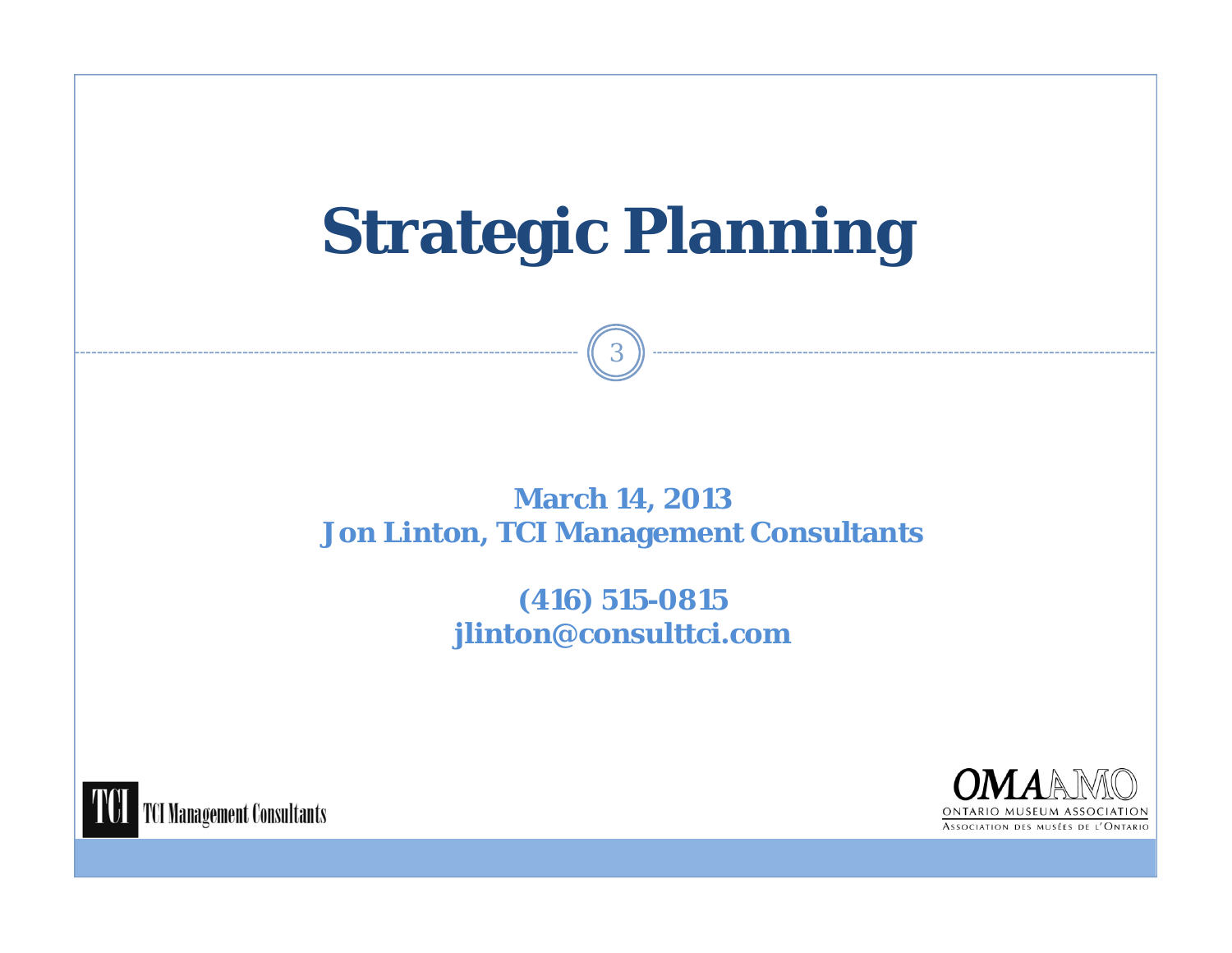

**5. What is the difference between goals and objectives? How important are they?**



**CI Management Consultants**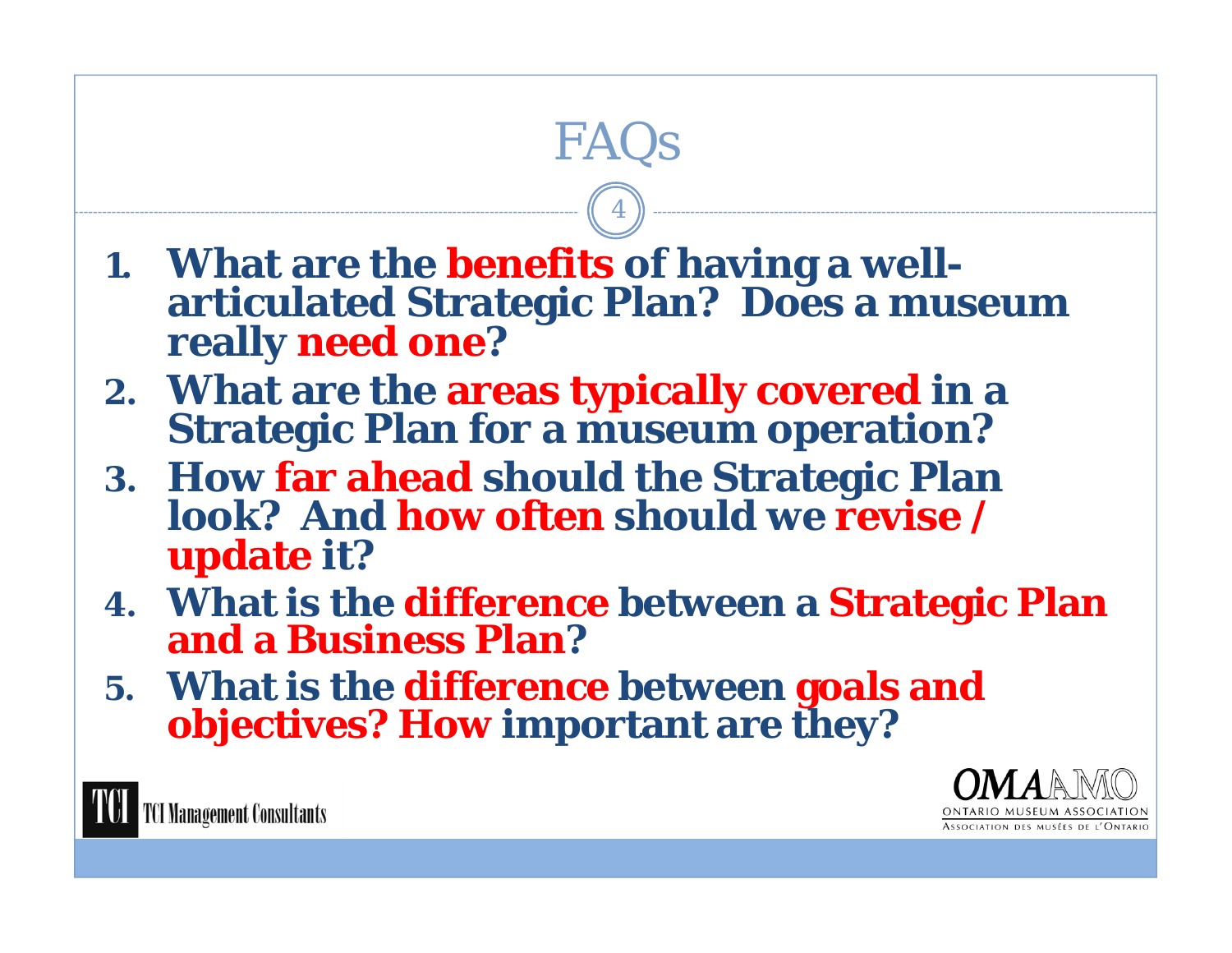#### **6. How important is measurement and evaluation?**

- **7. What are the characteristics of a good Strategic Plan? And a bad one?**
- **8. What is the process for developing a Strategic Plan? Do we need consultants?**

FAQs

5

- **9. What is the role of the Board in creating and endorsing a strategic plan?**
- **10. How do we implement our strategic plan, once developed?**



**Management Consultants**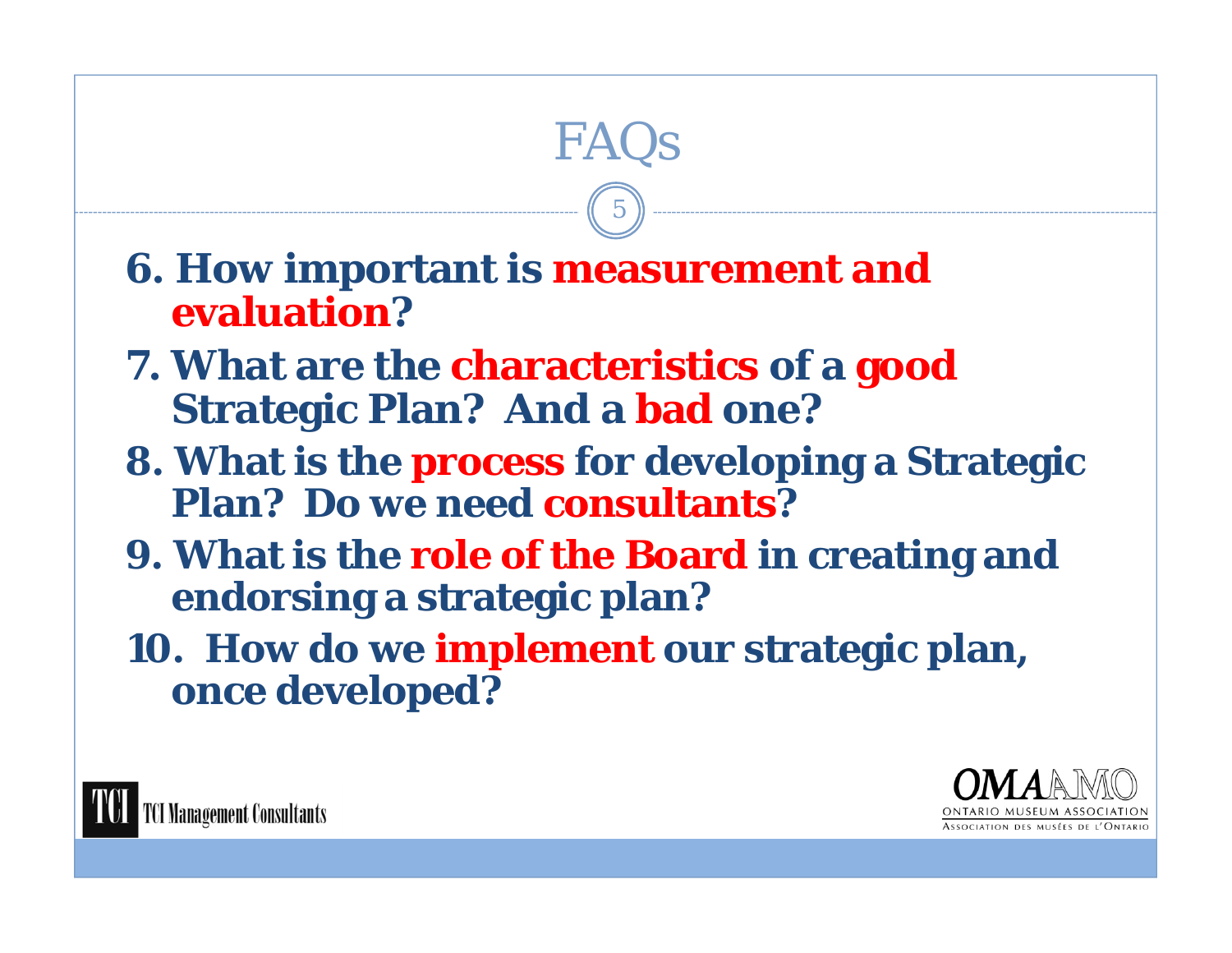#### **1. What are the benefits of having a well-articulated Strategic Plan? Does a museum really need one?**

6

- **answer: unequivocally YES!**
- $\bullet$ not only the **result** is useful, but so is the **process**

#### **The Result**

#### *internally:*

- agreement on mission, vision and how to achieve the vision
- provides guidance on how resources are to be allocated

#### *externally:*

- shows a plan or roadmap to the outside world: positive message for funders, donors, politicians, members, general public



**I Management Consultants**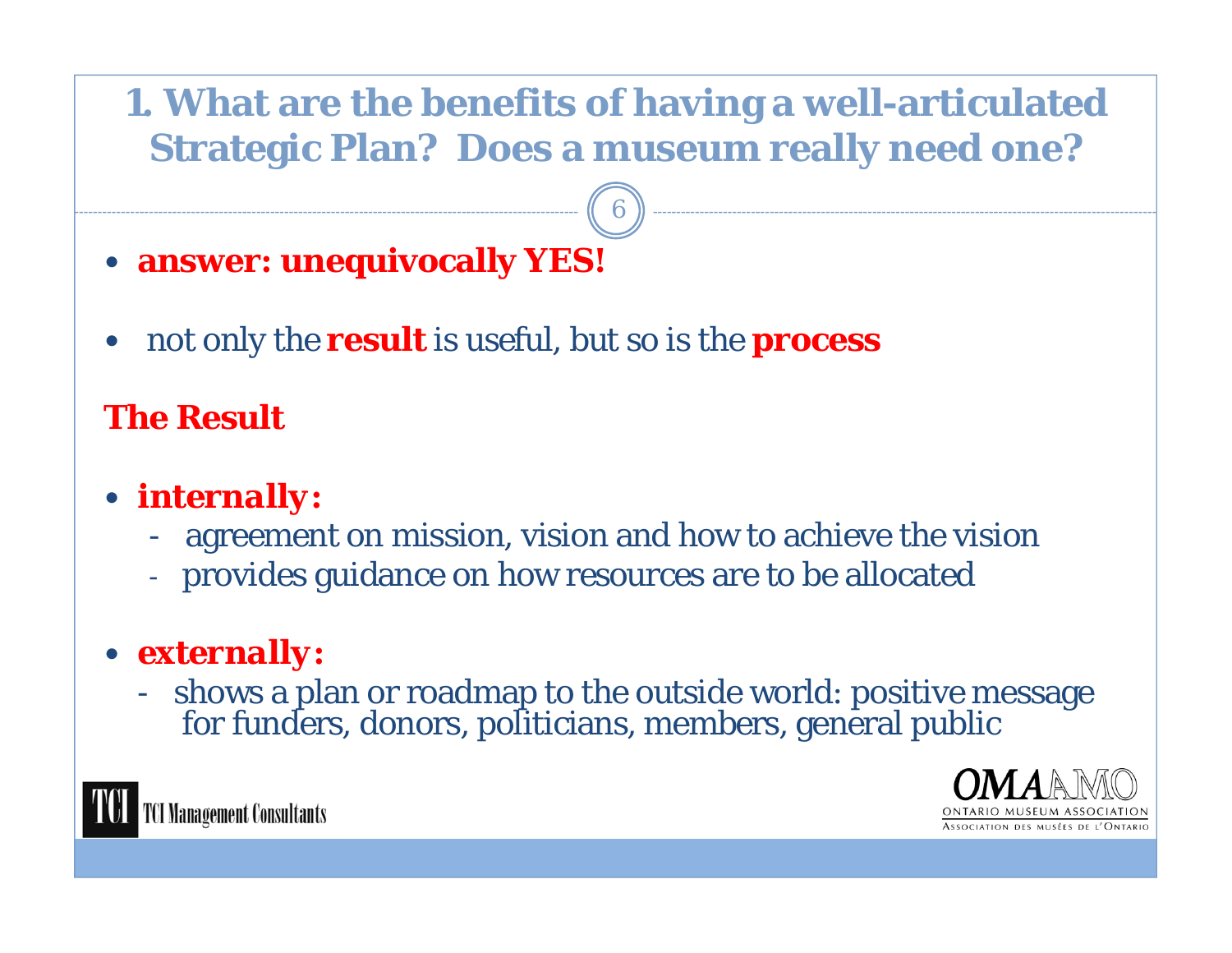#### **1. What are the benefits of having a well-articulated Strategic Plan? Does a museum really need one?**

7

#### **The Process**

- involves **multiple groups** in a conversation about the future of the museum: Board, staff, volunteers, members, stakeholders, funders, partners, users (e.g. teachers), general public
- **can be "the ultimate teambuilding exercise"**



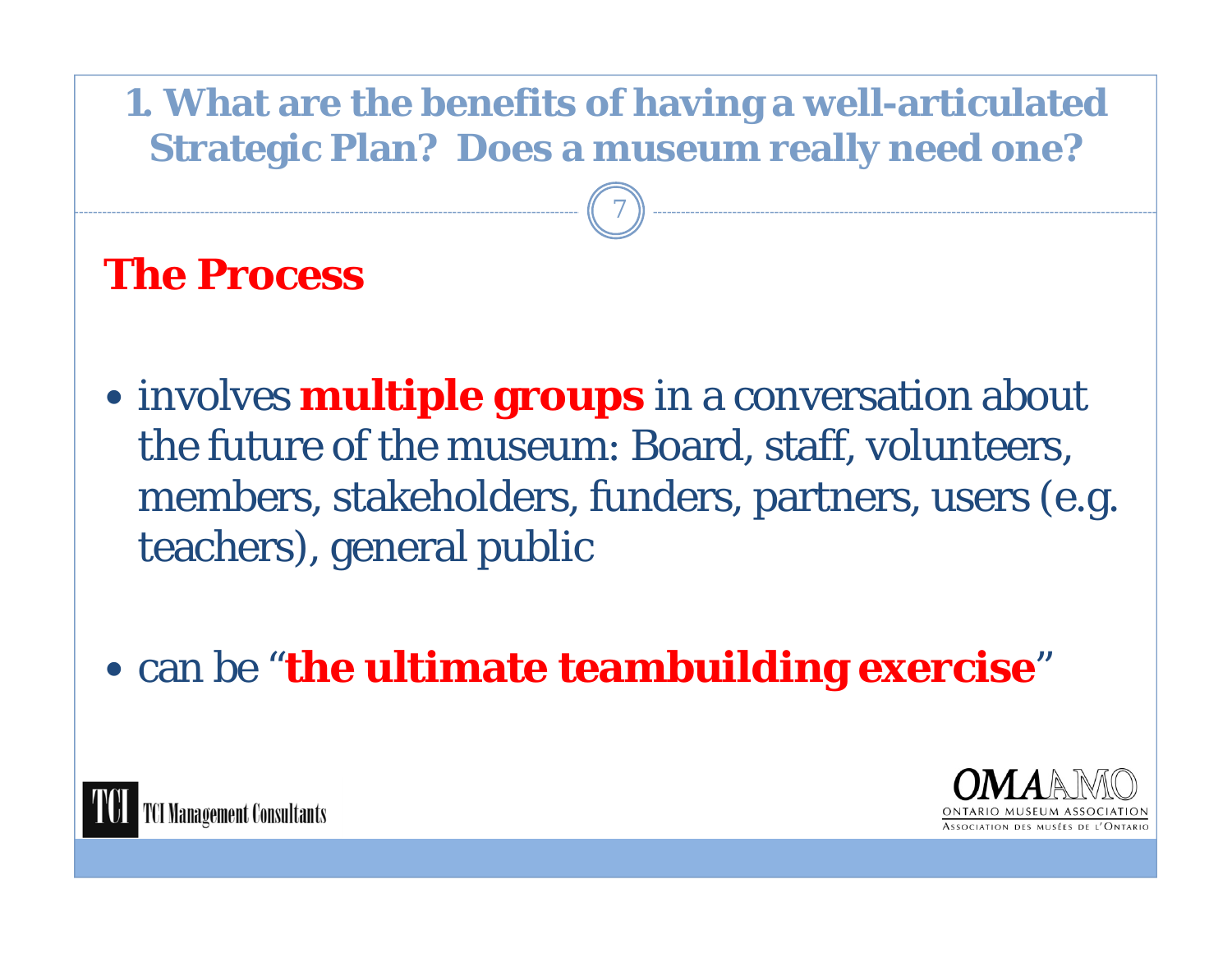#### **2. What are the areas typically covered in a Strategic Plan for a museum operation?**

8

## **(Part A – Structure)**

- Vision / Mission / Statement of Values
- Strategic Action Areas *(functional and operational)*
- Goals & Objectives *(in Strategic Action Areas)*
- Actions
- Implementation
- Evaluation
- plan shows logical interrelationship of the parts *tip:* often useful to show this in one-page diagram form



TCI Management Consultants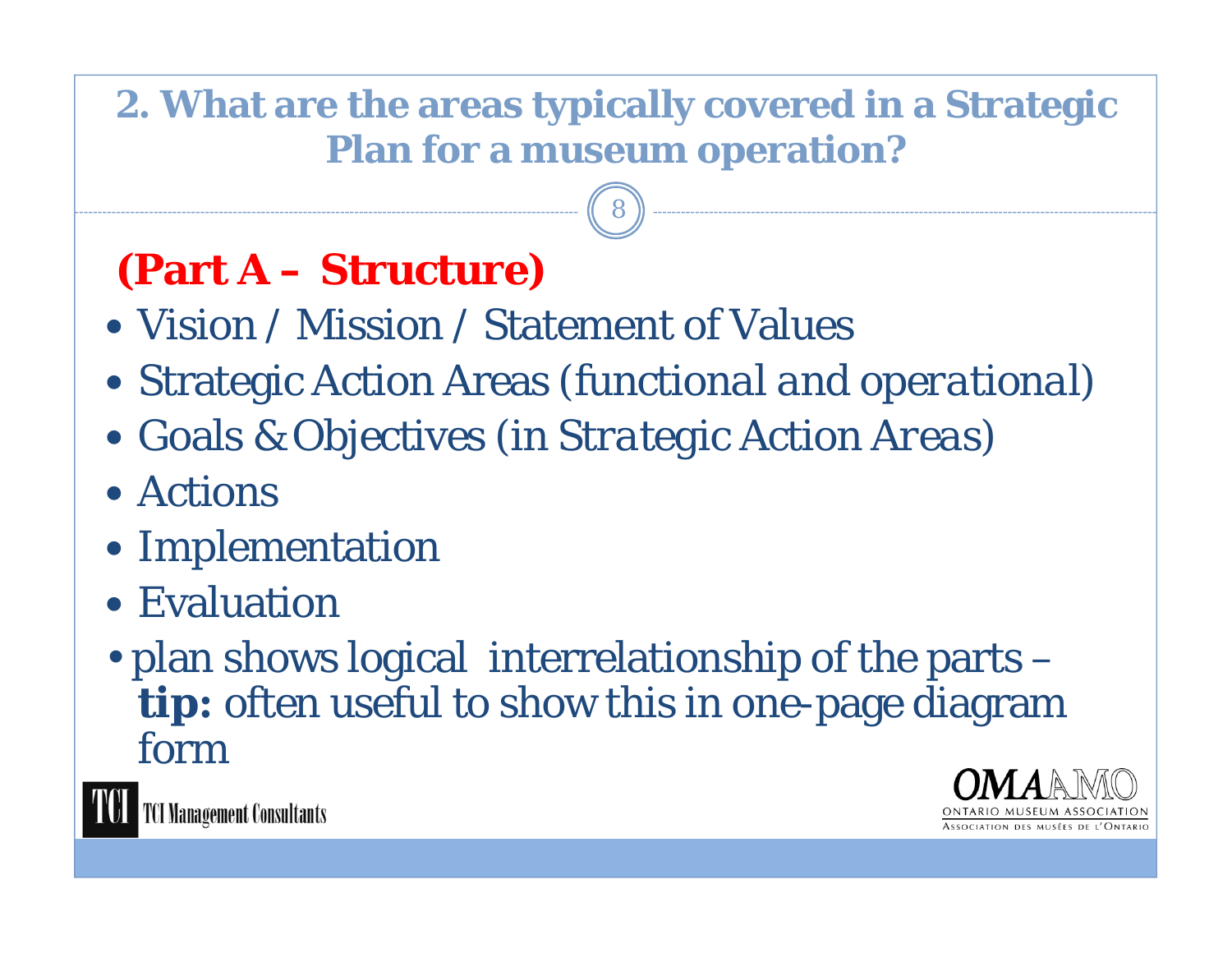| <b>FUNDAMENTALS</b>                                                                                                                                                                                                                                       |               | <b>STRATEGIC ACTION AREAS</b>                                                                                                                                                                                                                                    |               | <b>SPECIFIC INITIATITVES</b><br>(new initiatives highlighted in GREEN)                                                                                                                                                                                                                                                                                                                           |
|-----------------------------------------------------------------------------------------------------------------------------------------------------------------------------------------------------------------------------------------------------------|---------------|------------------------------------------------------------------------------------------------------------------------------------------------------------------------------------------------------------------------------------------------------------------|---------------|--------------------------------------------------------------------------------------------------------------------------------------------------------------------------------------------------------------------------------------------------------------------------------------------------------------------------------------------------------------------------------------------------|
| <b>VISION: The Ontario</b><br><b>Museum Association is the</b><br>leading cultural<br>organization ensuring a<br>relevant and sustainable<br>museum sector in the<br>province for the benefit of<br><b>Ontario residents and our</b><br>global community. | $\rightarrow$ | <b>Enhancing Sector Position through Advocacy and</b><br>Stakeholder Relations - i.e. raising the profile of<br>Ontario's museum sector as a necessary and<br>relevant element of society among all stakeholders                                                 | $\rightarrow$ | a) raise the profile of museums and museum professionals as<br>'necessary" to the social health and economic vitality of<br>communities<br>b) continue to advocate for increased capital and operating support<br>for Ontario museums with a focus on the CMOG program<br>c) continue watchdog role on government initiatives affecting the<br>museum sector                                     |
|                                                                                                                                                                                                                                                           | $\rightarrow$ | 2. Enabling Organizational Capacity-Building - i.e.<br>equipping Ontario's museums with the tools and<br>resources necessary for them to remain relevant and<br>sustainable                                                                                      | $\rightarrow$ | d) be a key resource for new media and technology applications (ir<br>consultation with CHIN)<br>e) develop expanded range of capacity-building tools available to<br>museums on website<br>f) continue to provide the annual conference and PD workshops<br>responding to demand                                                                                                                |
| <b>MISSION: The Ontario</b><br><b>Museum Association</b><br>builds capacity among<br>institutions and individuals<br>active in Ontario's museum<br>sector.                                                                                                | $\rightarrow$ | 3. Encouraging Career and Professional<br>Development - i.e. equipping those in the museum<br>profession with the resources necessary for them to<br>pursue valuable and meaningful careers or volunteer<br>activities in the sector                             | $\rightarrow$ | g) explore demand for other courses aimed at the mid-level career<br>including feasibility of two streams for CMS certificate: one at the<br>new entrant level, one at mid-career level<br>h) explore interest in an OMA Young Professionals Council<br>i) participate in CMA compensation study<br>j) reconfigure / redevelop awards program                                                    |
| <b>VALUES OF THE</b><br><b>ASSOCIATION:</b><br>- Sector Relevance<br>- Service Focus                                                                                                                                                                      | $\rightarrow$ | 4. Promoting Membership Networking and<br><b>Communications Opportunities - i.e. ensuring</b><br>greater communications with institutional and<br>individual members, including opportunities to share<br>resources and best practices                           | $\rightarrow$ | k) continue Annual Conference, but restructure into 'institutional' and<br>'individual' streams<br>I) continue development of web site as more engaging and informative<br>means of communications ("Web 2.0")<br>m) review communications program in favour of more effective and<br>frequent email communications: e-Currently, e-alerts)<br>n) continue / reinitiate museum clusters approach |
| - Partnership<br><b>Orientation</b>                                                                                                                                                                                                                       | $\rightarrow$ | 5. Ensuring the Sustainability of the Ontario Museum<br>Association - i.e. ensuring that the organization has<br>the vision, leadership, resources and partners it<br>needs to remain viable in order to enable it to<br>continue to provide services to members | $\rightarrow$ | o) create new funding model<br>p) develop more and new types of partnerships (e.g. with provincial<br>agency museums, to expand OMA's clout and effectiveness)<br>q) assess revamped Council structure and create succession plan                                                                                                                                                                |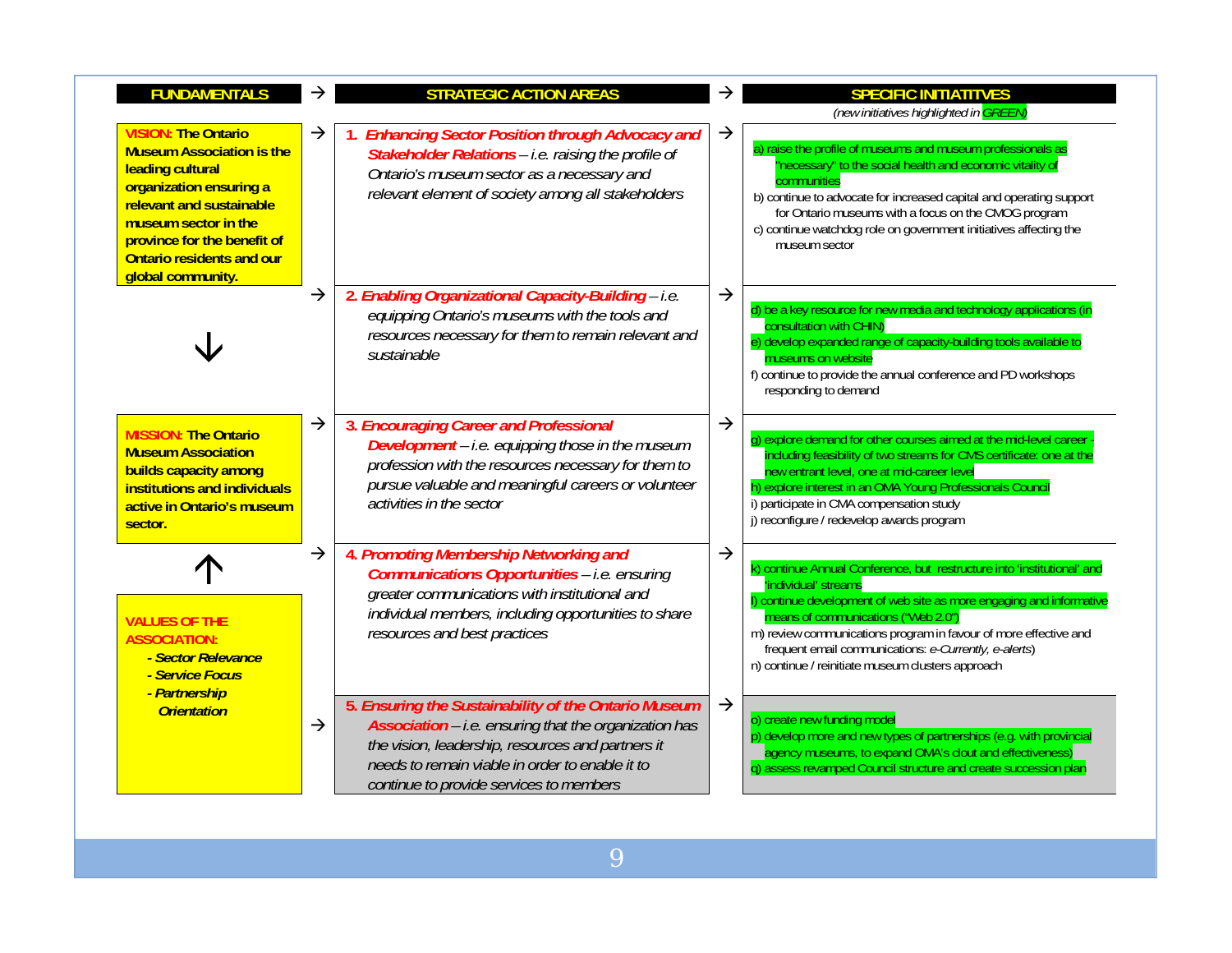#### **2. What are the areas typically covered in a Strategic Plan?**  10

# **(Part B – Strategic Action Areas)**

- fundamental aspects of 'museum operations':
	- collections / curatorial / research
	- exhibitions and programming
	- visitor experience
	- audience and membership development
	- marketing and promotion
	- outreach



**TCI Management Consultants**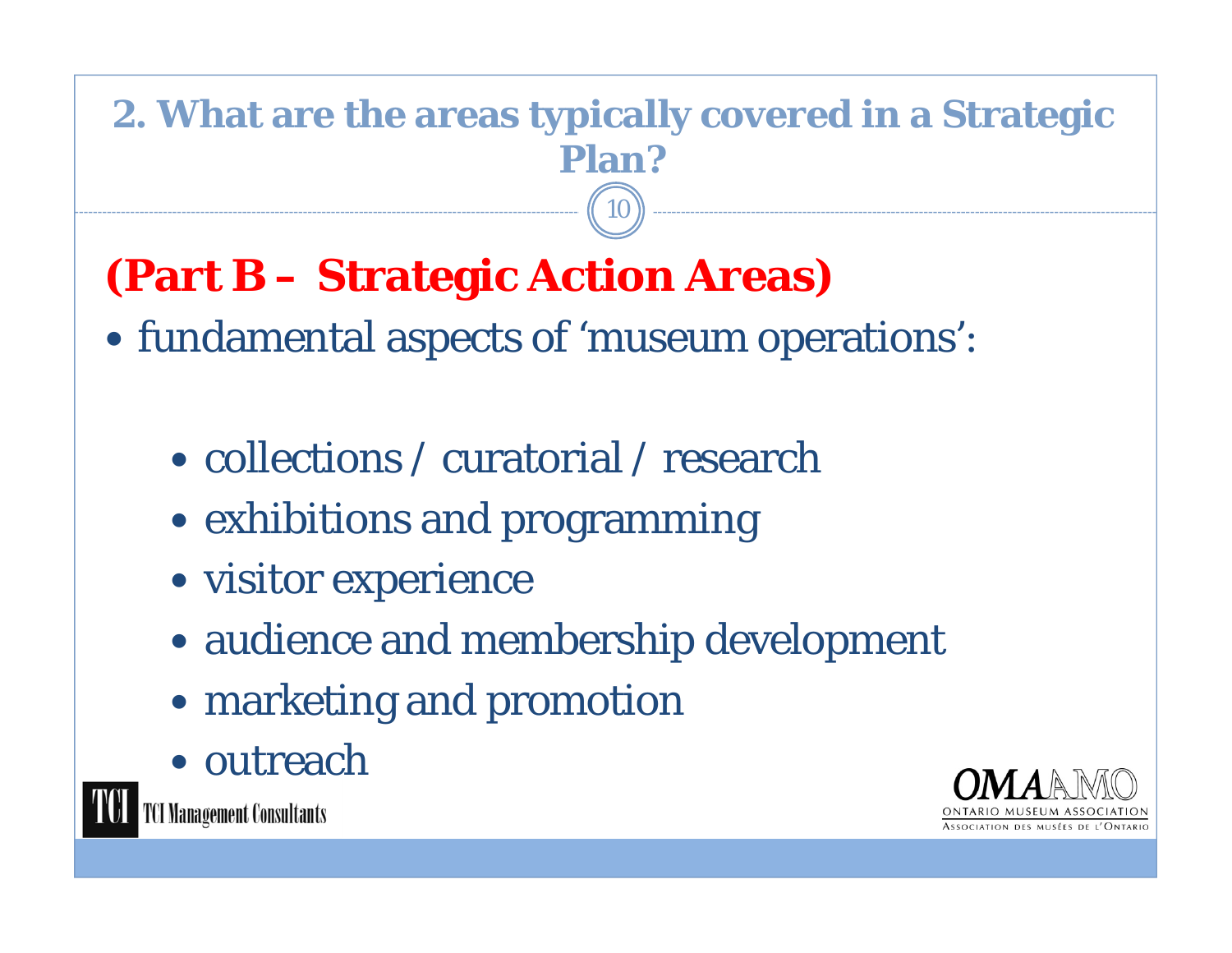#### **2. What are the areas typically covered in a Strategic Plan?**

11

## **(Part C – Operational Strategic Action Areas)**

- human resources and succession planning
- volunteer recruitment, training & reward
- financial (including fundraising)
- partnership development
- physical premises



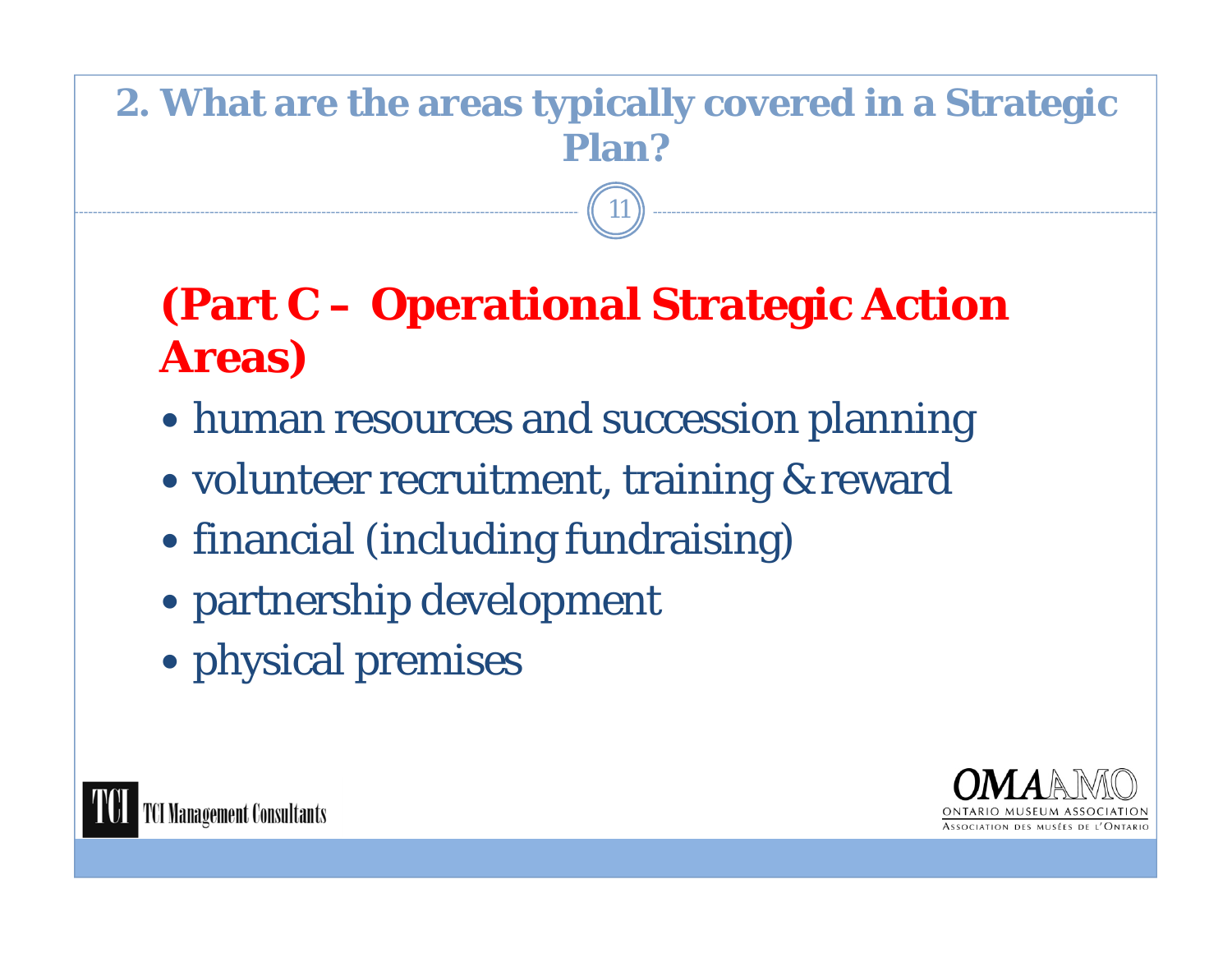#### **3. How far ahead should the Strategic Plan look? And how often should we revise / update it?**

- **3-5 years** a good planning horizon (not too long, not too short)
- should revise / update / review annually
- remember: circumstances change, new opportunities present themselves, unforeseen contingencies arise





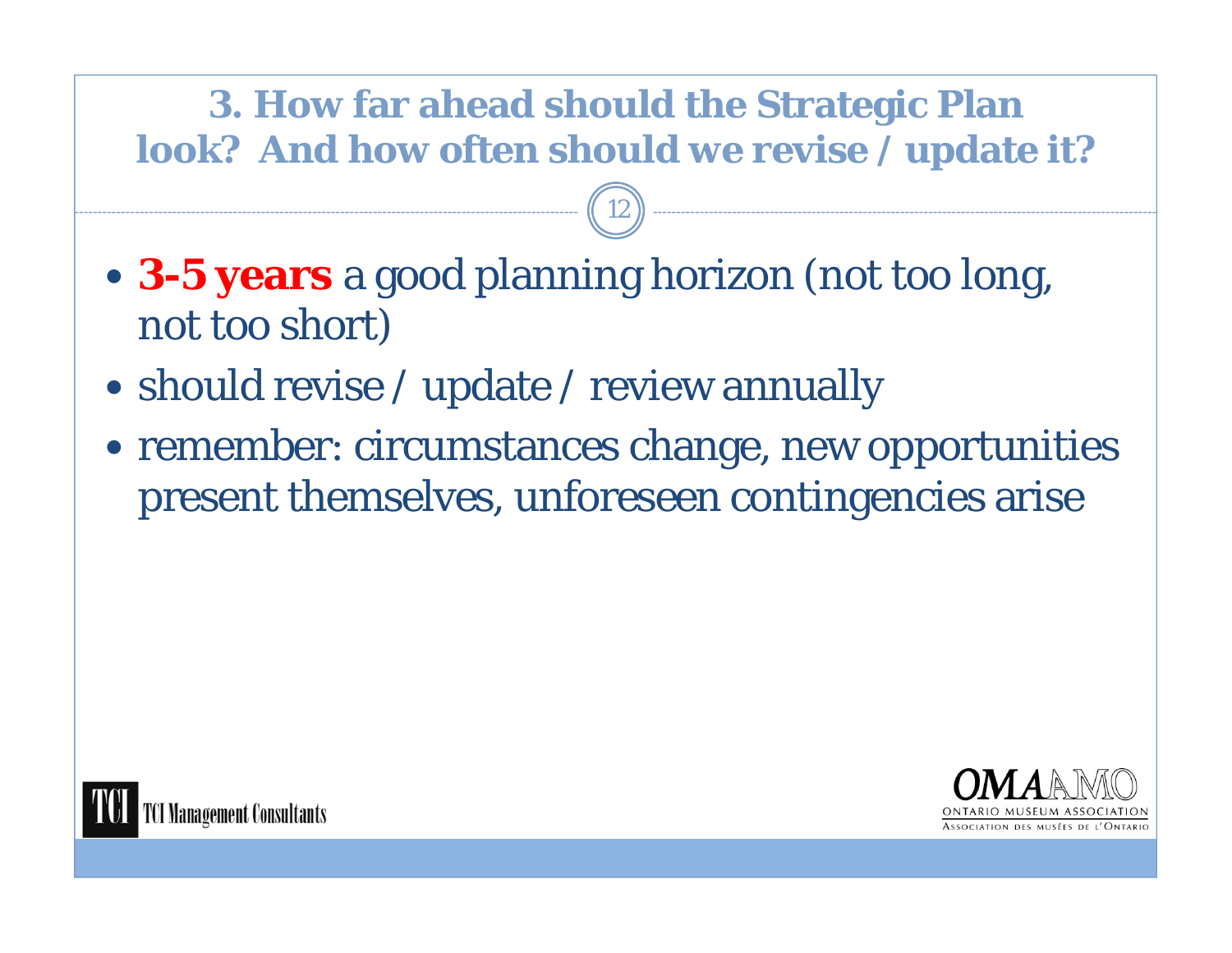# **4. What is the difference between a Strategic Plan and a Business Plan?**

- sometimes these terms used interchangeably
- **strategic plan:** long-term, as discussed above (Board involvement and approval required)
- **business plan:** shorter term typically next fiscal year or two (Board not necessarily involved)
- business plan exists to demonstrate the **return on investment** of a particular initiative
- distinct from annual budget process



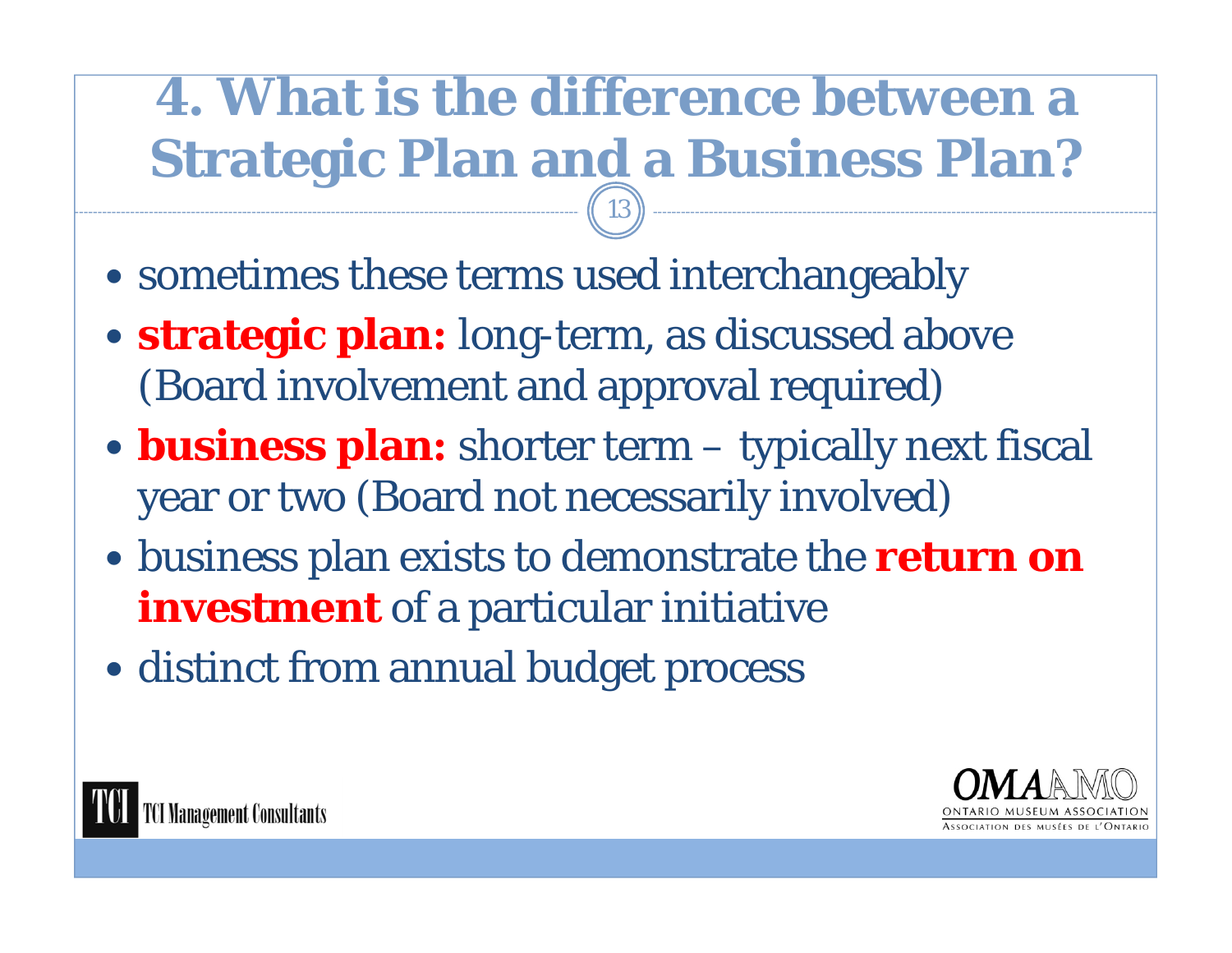# **5. What is the difference between goals and objectives? How important are they?**

- goals are **broad**: objectives are **narrow.**
- goals are **general intentions**; objectives are **precise**.
- goals are **intangible**; objectives are **tangible**.
- goals are **abstract**; objectives are **concrete**.



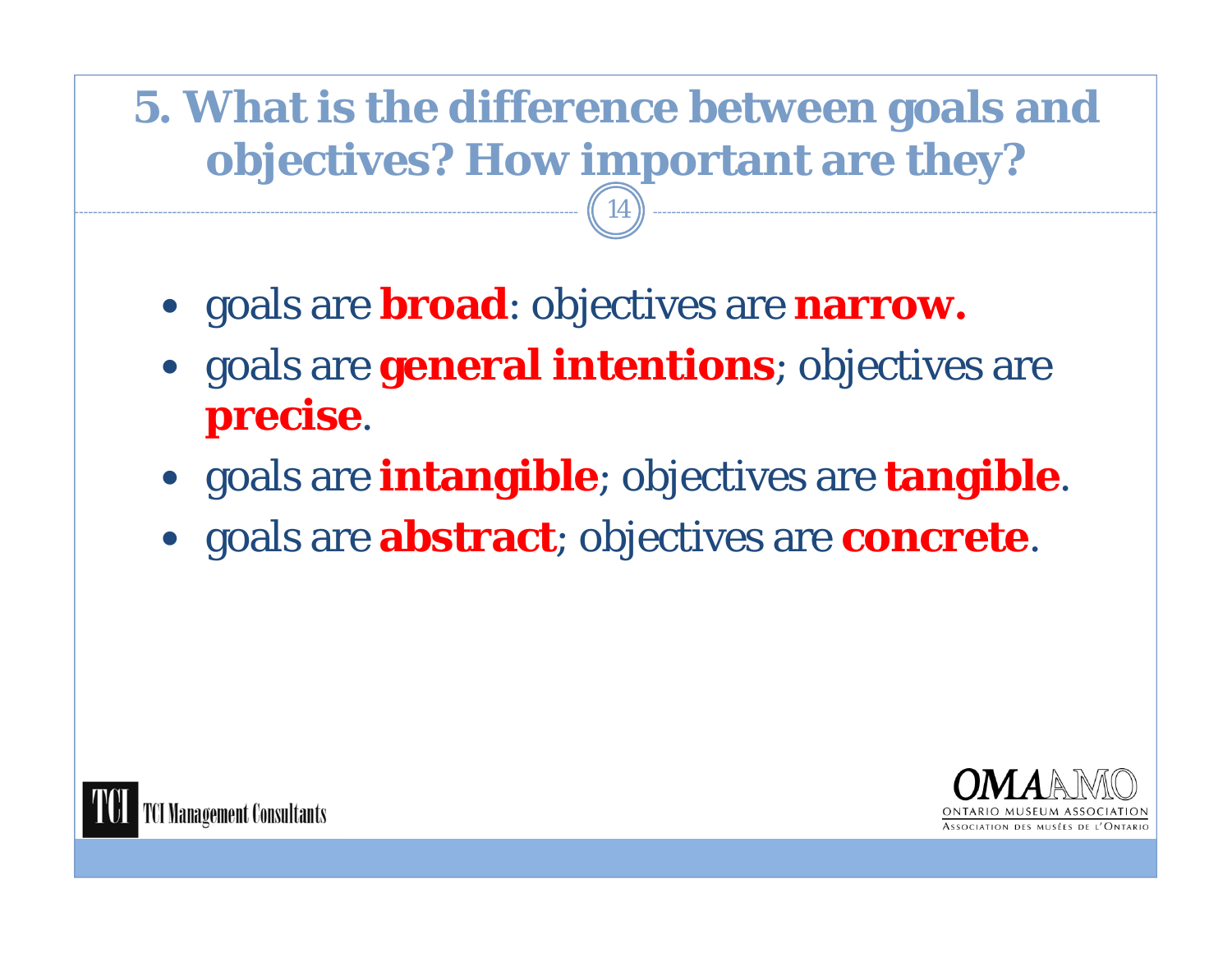# **5. Goals and Objectives: Examples**

15

| <b>Goals</b>                                                  | <b>Objectives</b>                                                                                                                                                                                                                                                         |
|---------------------------------------------------------------|---------------------------------------------------------------------------------------------------------------------------------------------------------------------------------------------------------------------------------------------------------------------------|
| To develop the audience and build<br>membership               | a) To increase attendance by 10% (to<br>xxx thousand) by Year 3 of the plan<br>b) To build the membership base to<br><b>XXX</b>                                                                                                                                           |
| To ensure the collection is properly<br>stored and catalogued | a) To revise and approve the<br>collections policy by Year 2<br>b) To ensure that by Year 3, 100% of<br>the collection is properly stored<br>according to museum standards<br>c) To ensure that 100% of the<br>collection is properly catalogued by<br>Year 5 of the plan |



TOI **TCI Management Consultants**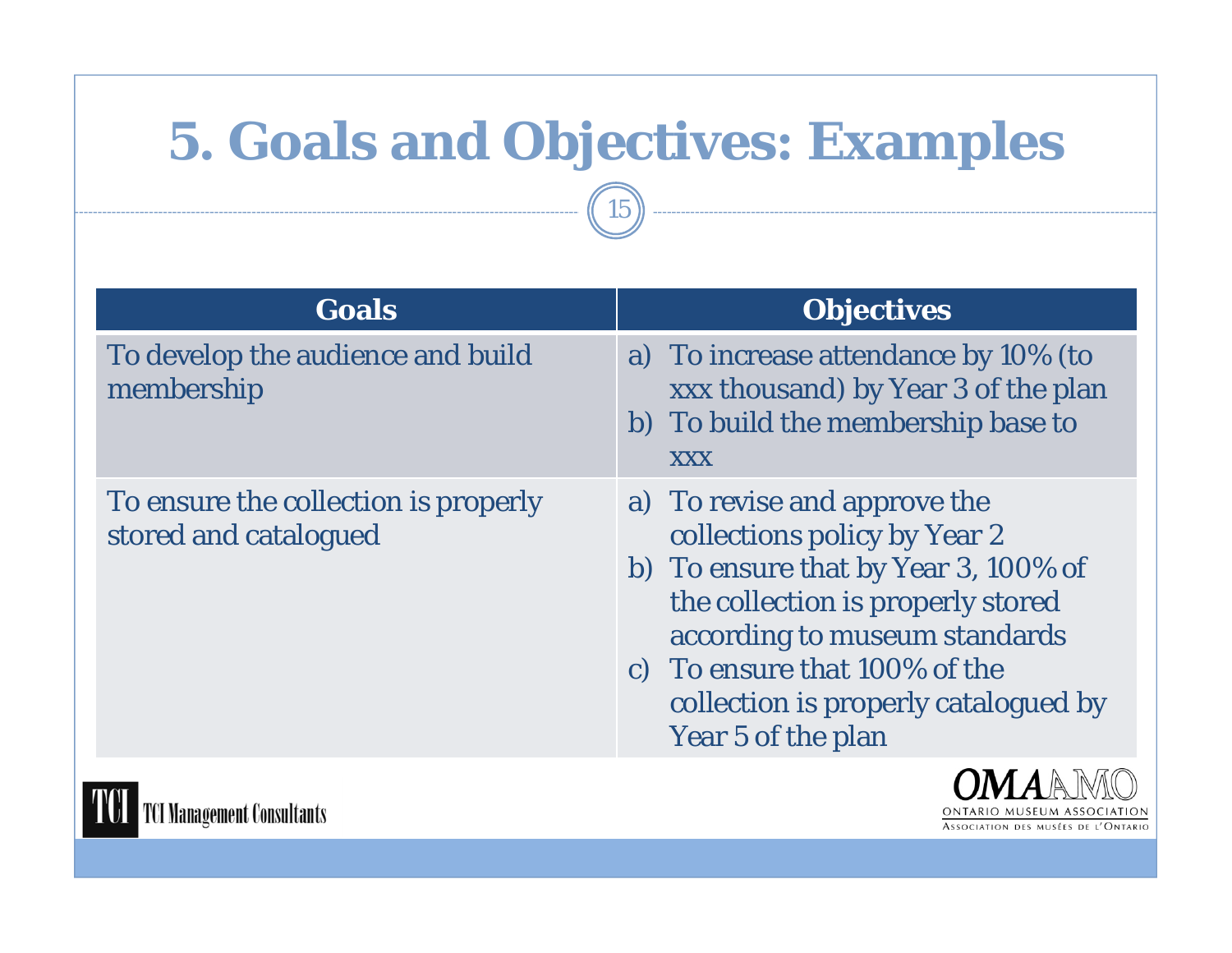# **6. How important is measurement and evaluation?**

16

- **why bother** with a strategic plan if you're not going to use it as a guide?
- **purpose** of evaluation:
	- *what works well and is on-track?*
	- *where have we gone off the rails? What should we do about it?*
	- *what have we successfully completed? What's next?*
- very important to evaluate success: measurement is a good way to do this  $-$  **but may not be the only evaluation technique**  $$  **but may not be the only evaluation technique**  – good old-fashioned talk and consensus-building also valuable



**Management Consultants**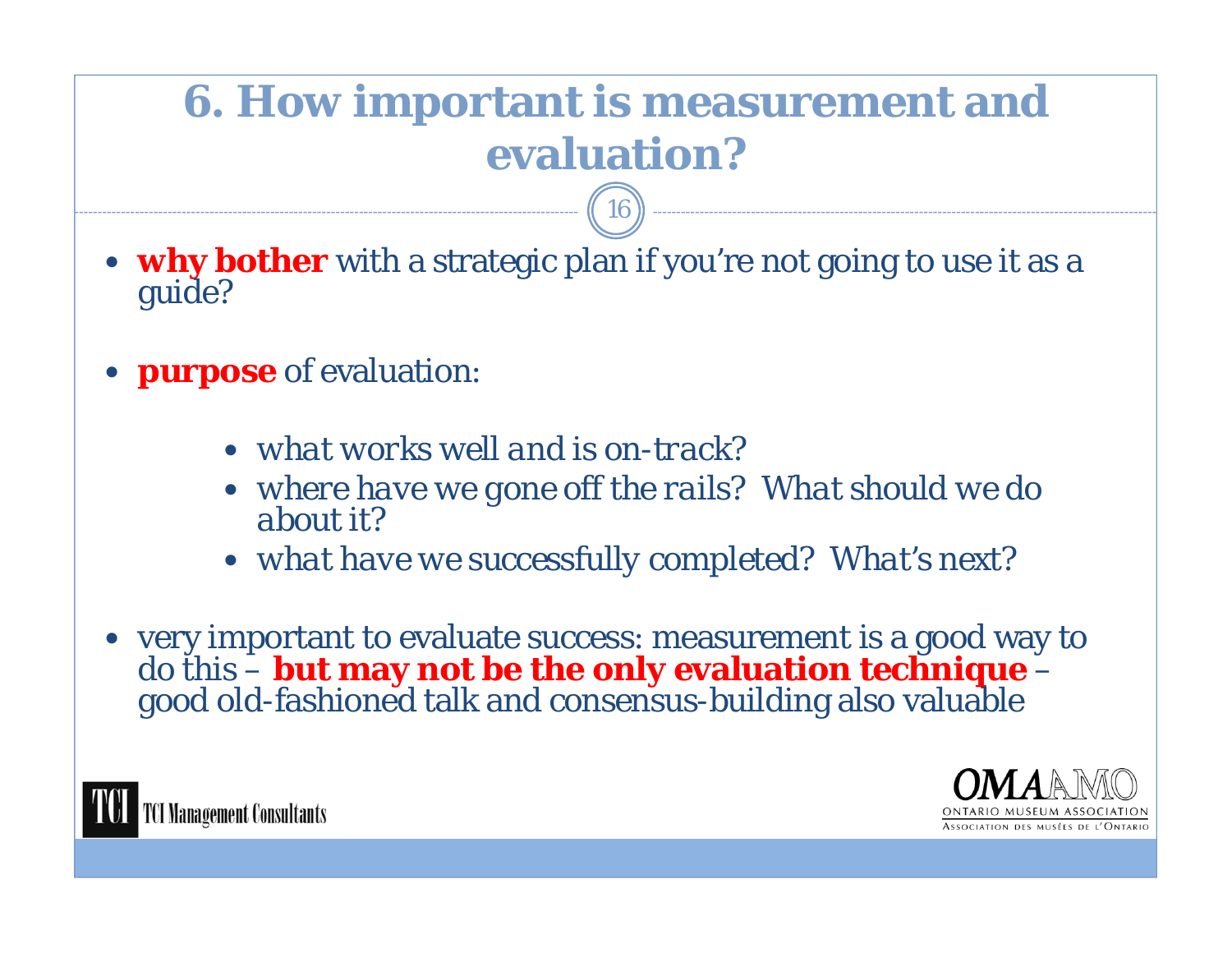## **7. What are the characteristics of a good Strategic Plan? And a bad one?**

|           | Good                                                                                                   |           | <b>Bad</b>                                                                                                          |  |  |  |
|-----------|--------------------------------------------------------------------------------------------------------|-----------|---------------------------------------------------------------------------------------------------------------------|--|--|--|
|           | Developed by a group of stakeholders,<br>internal and external                                         | $\bullet$ | Developed by just a few insiders                                                                                    |  |  |  |
|           | Starts with an exciting and inspiring<br><b>Vision and Mission</b>                                     | $\bullet$ | <b>Starts with bureaucratic and flat</b><br>statements that cause reactions of blah,<br>meh, so what                |  |  |  |
|           | Is an integrated whole, with the strategic<br>action areas logically linked and mutually<br>supporting | $\bullet$ | Comes across as a series of random<br>activities                                                                    |  |  |  |
|           | Is written simply and is easy to<br>understand                                                         |           | Is jargon-ridden, complex and difficult to<br>follow                                                                |  |  |  |
| $\bullet$ | Is seen to be an on-going process                                                                      | $\bullet$ | Is seen to be a document                                                                                            |  |  |  |
|           | Is updated and refined annually: becomes<br>an active, living initiative                               | $\bullet$ | Is shelved                                                                                                          |  |  |  |
|           | Includes an implementation plan with<br>targets and dates                                              | $\bullet$ | No implementation plan – dates for<br>accomplishment become pushed further<br>and further away; no revision of plan |  |  |  |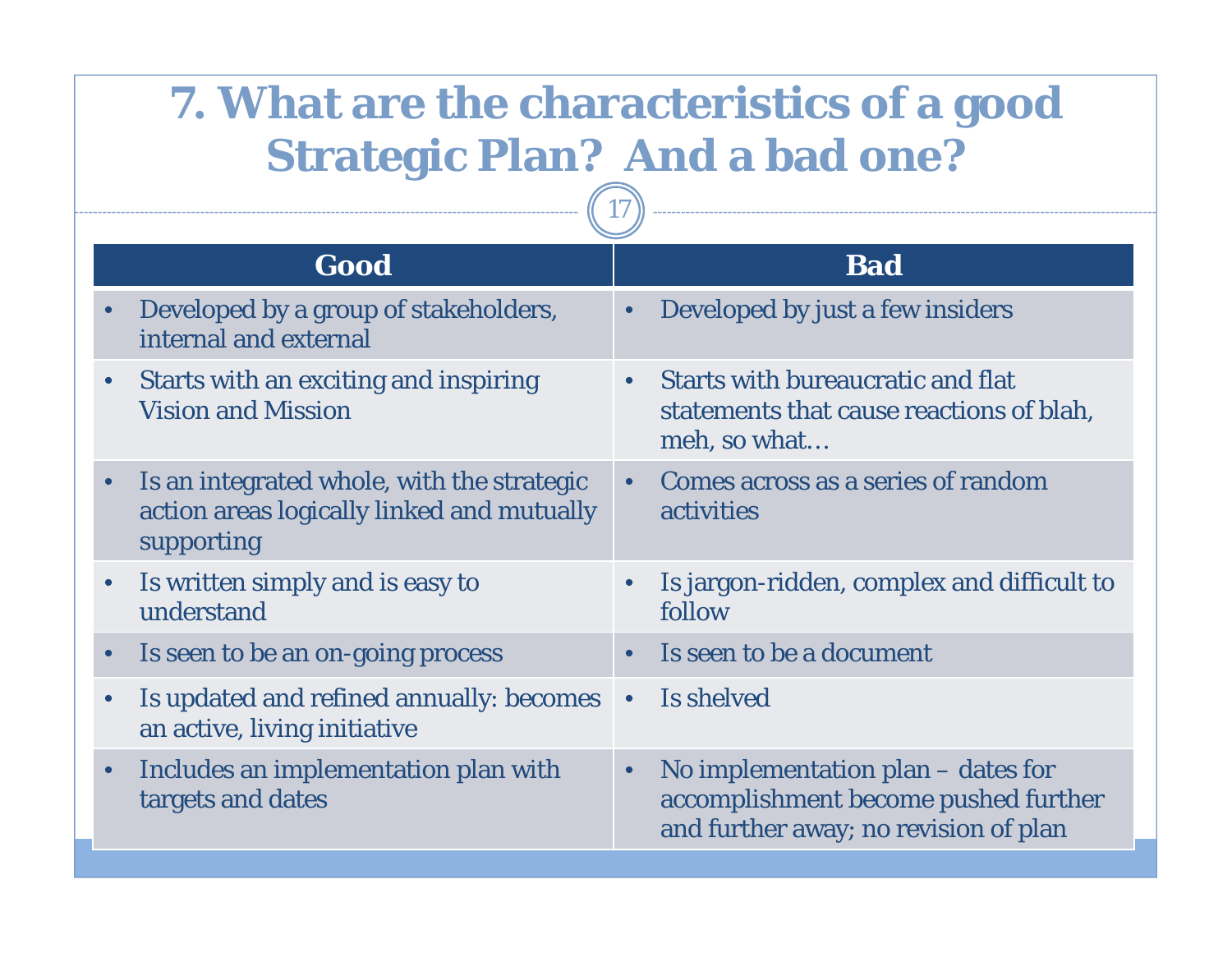#### **8. What is the process for developing a Strategic Plan? Do we need consultants?**

18

#### **(Part A – Your Strategic Planning Team)**

- need to **create a team** to undertake the necessary consultation and decision-making
- team should **represent the key constituencies**  with Board, management & key staff represented
- reps from **other stakeholders** should be considered as well (volunteers, members, users)
- **5 – 8 people** ideal to guide the process
- good if one or more has **previous experience** with a strategic planning process



**I Management Consultants**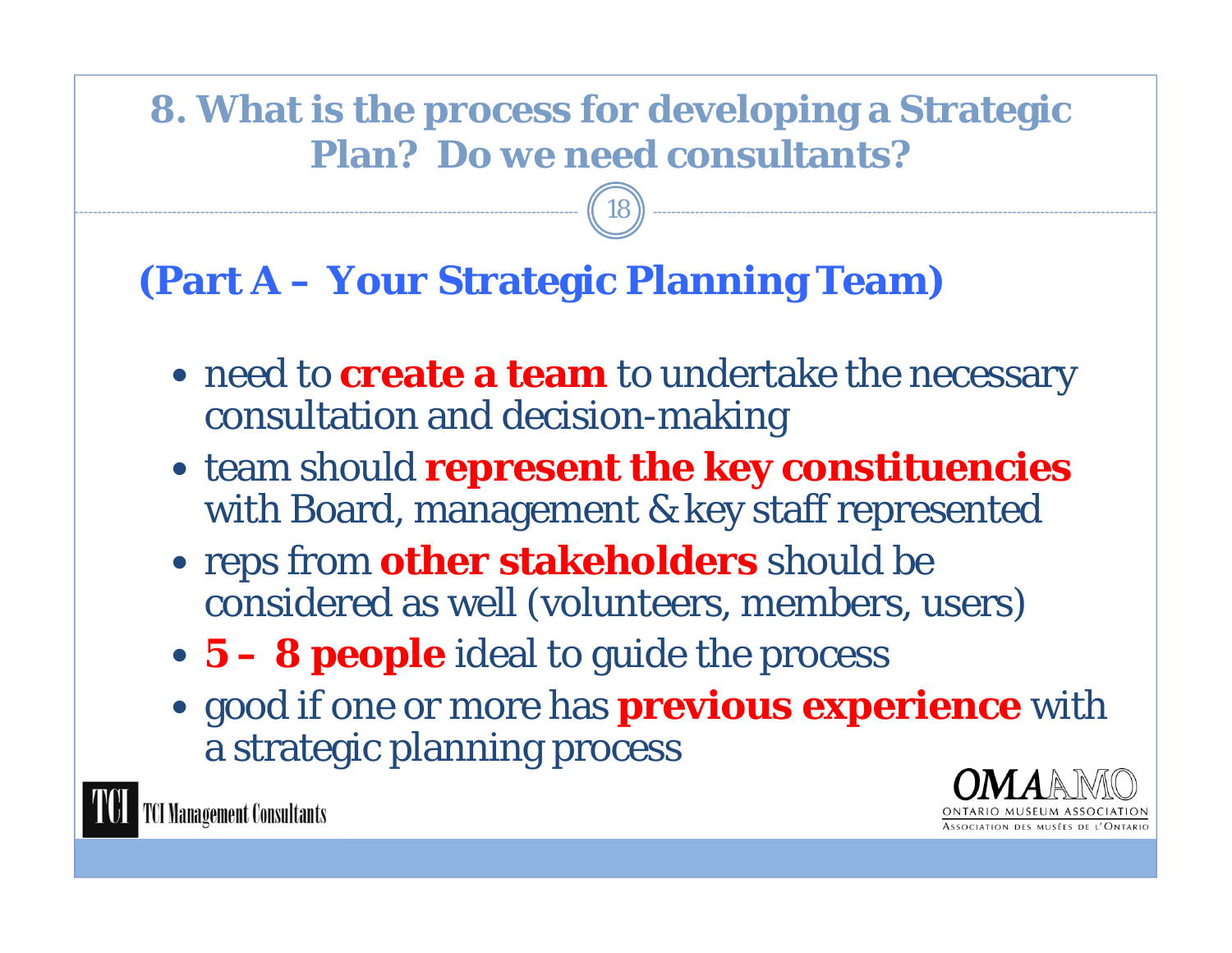# **8. What is the process for developing a Strategic Plan?**

19

**(Part B – The Process Itself)**

- $\bullet$  essentially **three phases** to the work:
	- 1) Data Collection and Situation Analysis 2) Strategy Development 3) Implementation Plan



**Management Consultants** 

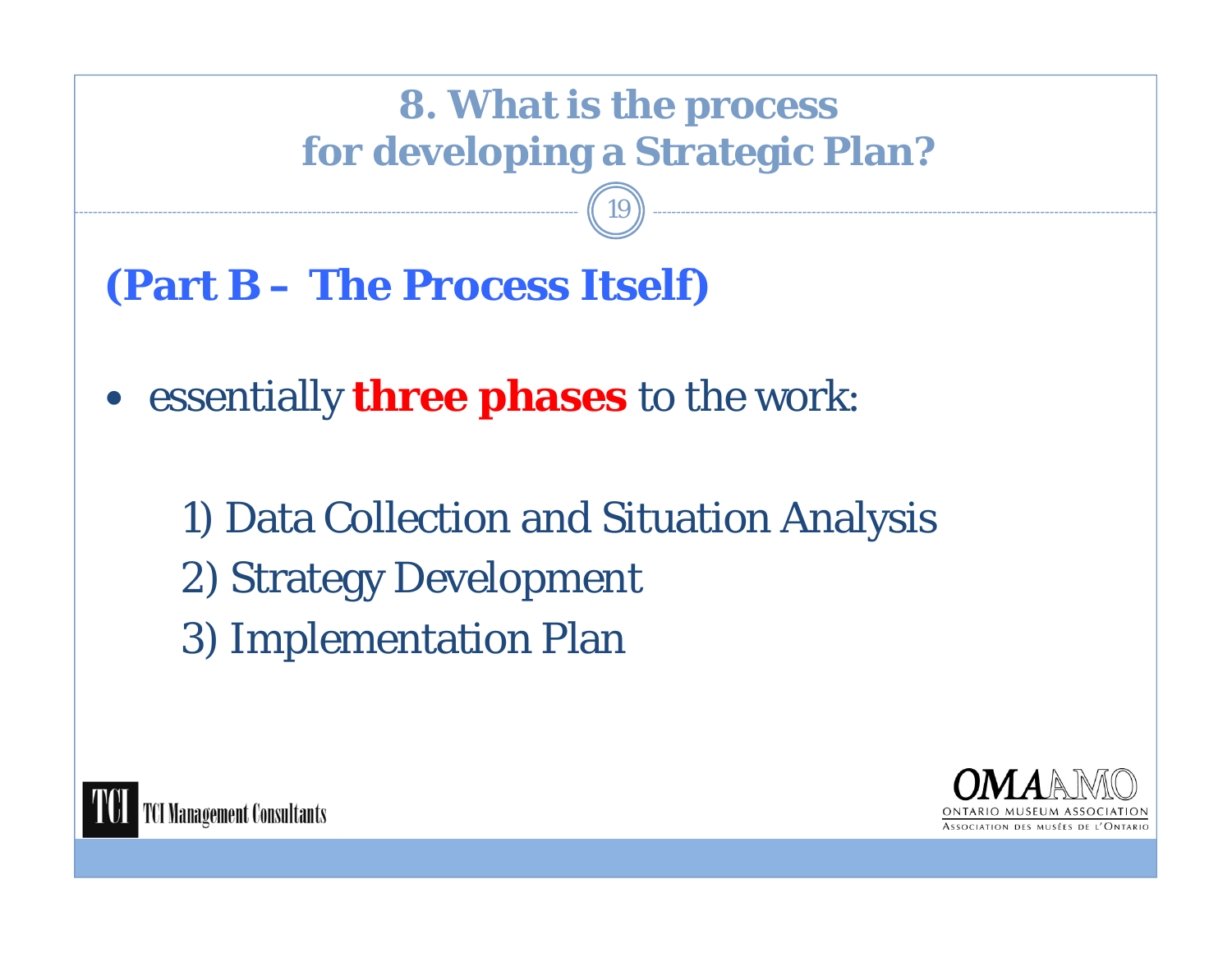### **Phase 1 - Data Collection and Situation Analysis** 20

- typically involves:
	- **talking to** Board, staff, volunteers, funders, users, for input
	- maybe a **survey** of visitors, general community
	- possibly **benchmarking / best practices** from other institutions
	- **situation analysis:** 
		- Strengths, Weaknesses, Opportunities, Threats (SWOT) assessment useful
		- identification of strategic options



**Management Consultants**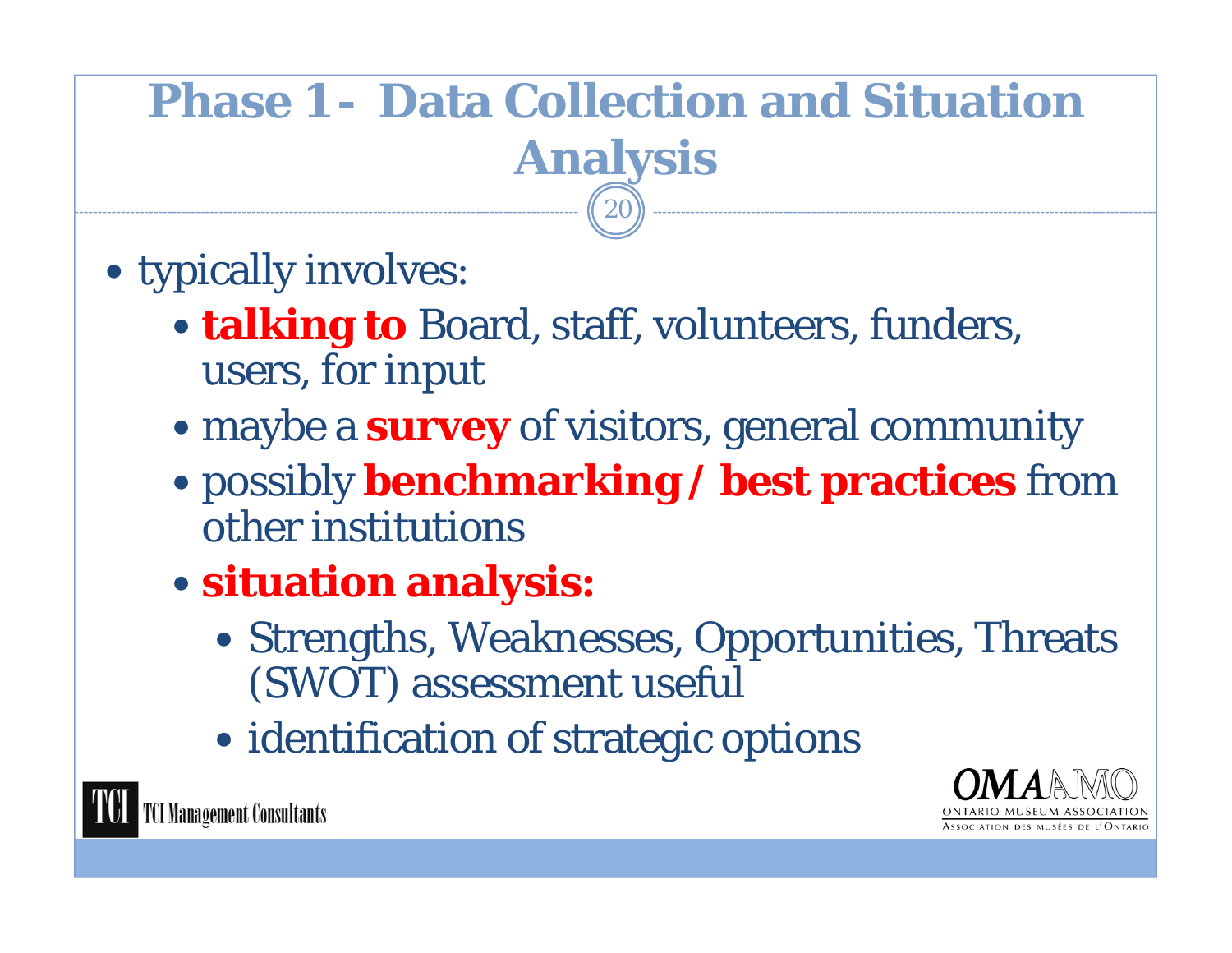# **Phase 2. Strategy Development**

- based on SWOT, develop:
	- *- Vision / Mission / Statement of Values*
	- *- Strategic Action Areas (functional and operational)*
	- *- Goals & Objectives (in Strategic Action Areas)*
	- *- Actions*



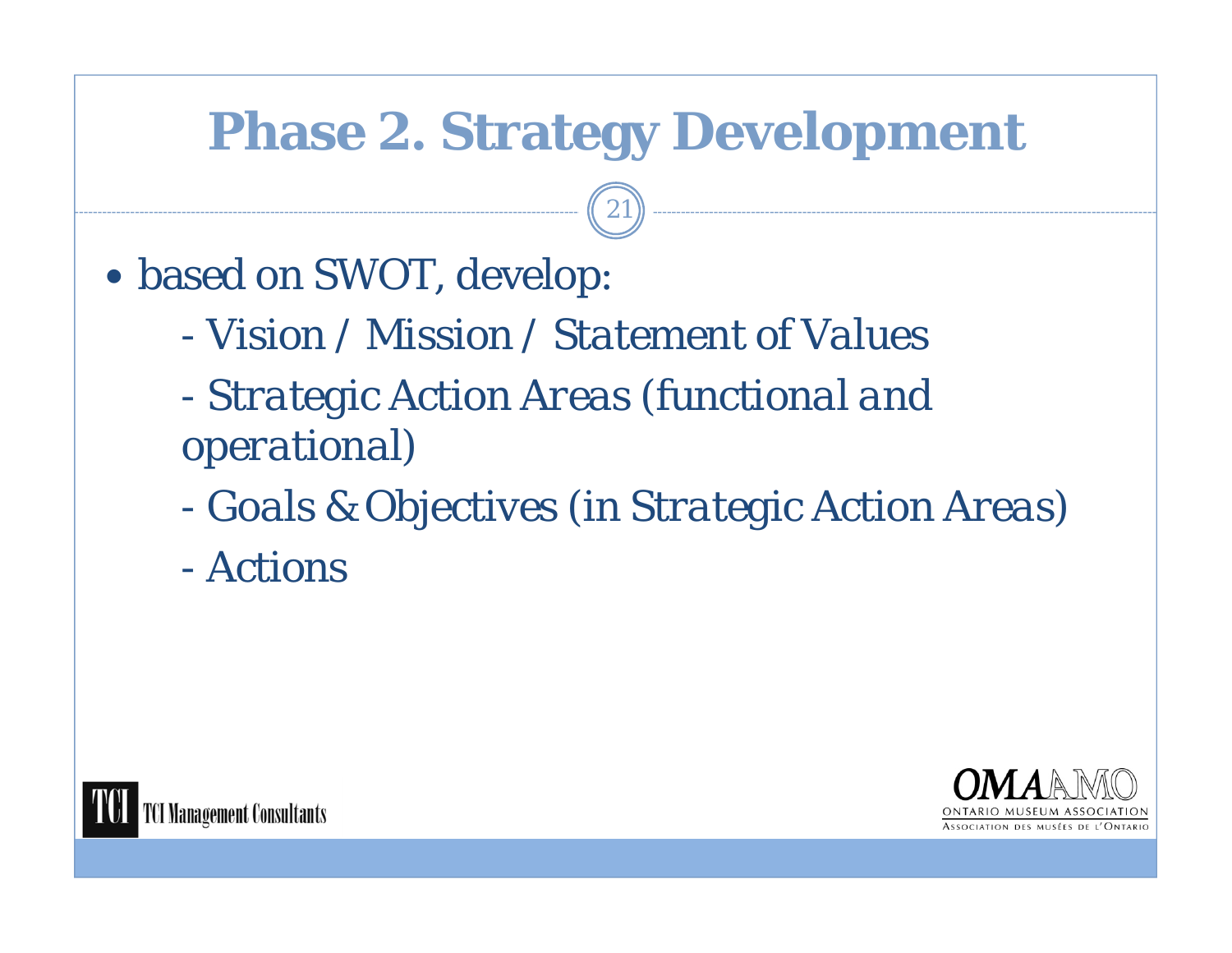# **Phase 3. Implementation Plan**

- determine timeframe, responsibilities for actions, and resource requirements
- **timeframe:** often:
	- immediate
	- short-term (a year)
	- medium-term (2-3 years)
	- long-term (4,5 years and beyond)



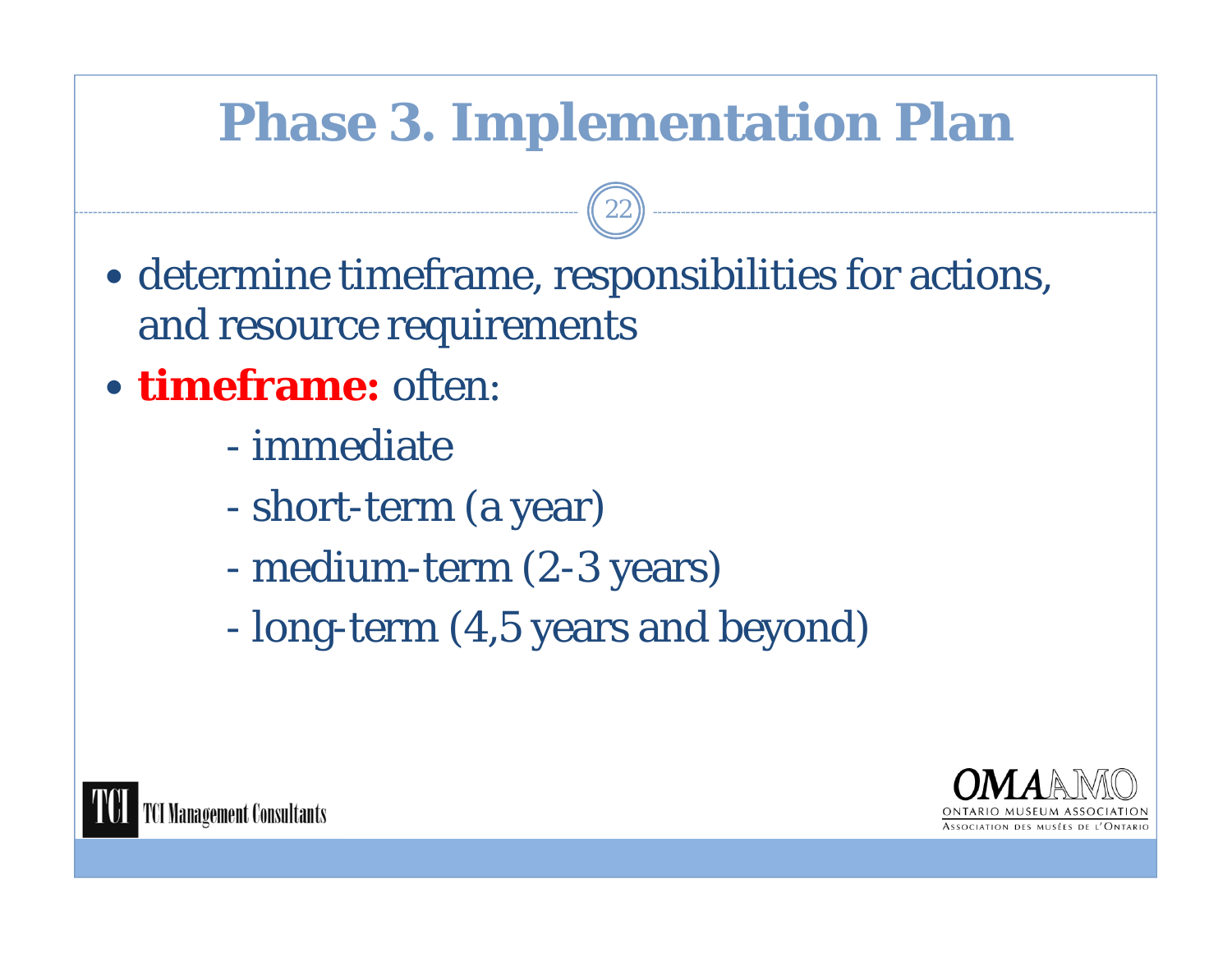# **Phase 3. Implementation Plan,** *continued*

- **responsibilities** for actions (Board, staff, other)
- **resource requirements** (human as well as financial)
- **evaluation**



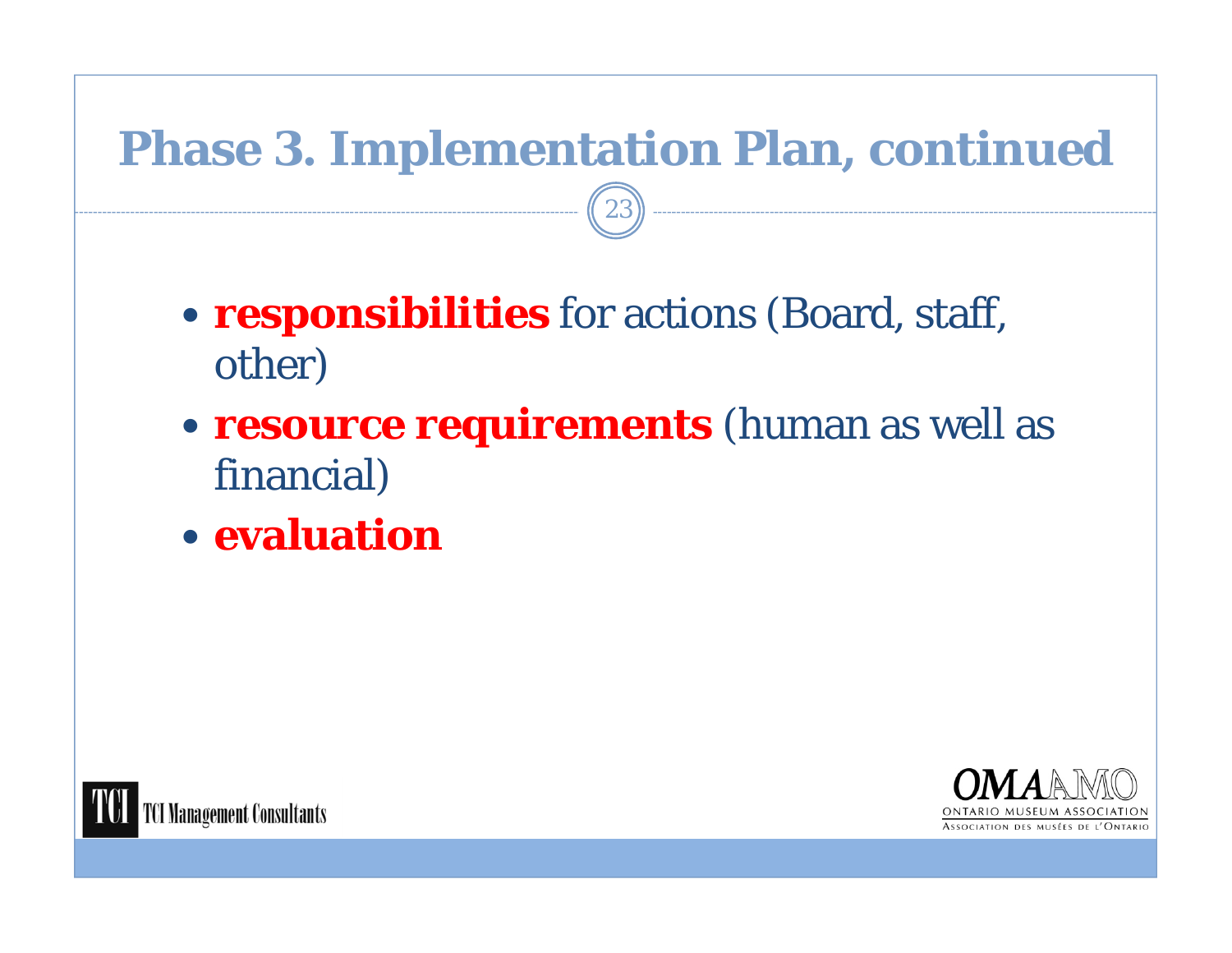# **8. What is the process for developing a Strategic Plan? Do we need consultants?**

 $\bullet$ best situation: **you do it yourself** (assuming you do it properly), **but**

24

- $\bullet$  consultants sometimes useful when:
	- *you don't have time to do it yourself*
	- *you may need objectivity, distance when consulting the public*
	- *no one on your team has previous experience in putting a plan together*
	- *you want someone who can bring some experience from related situations to the table*
	- *you need some professional facilitation expertise*
- $\bullet$ ideally your consultant / facilitator can bring some content to the table as well, in addition to facilitation skills



**CI Management Consultants**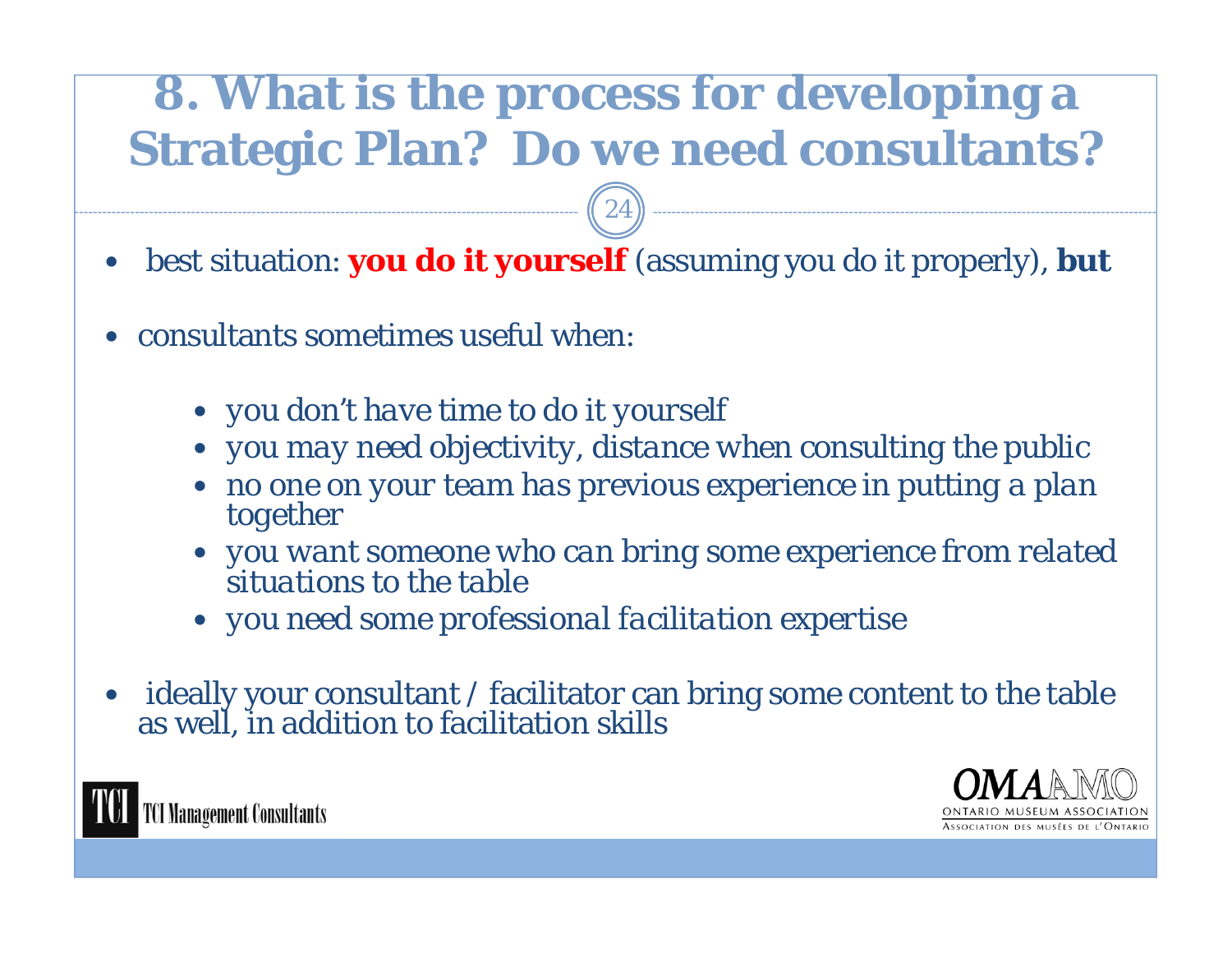# **9. What is the role of the Board in creating and endorsing a strategic plan?**

25

- Board members should be **involved in process** of creation of the Strategic Plan
- Board **must endorse** the Strategic Plan
- Board should play a role in the **annual evaluation**  of the plan, and approve / endorse any revisions to the plan
- often **Board committee** set up for this purpose (long-range planning, or strategic planning, committee)



TCI Management Consultants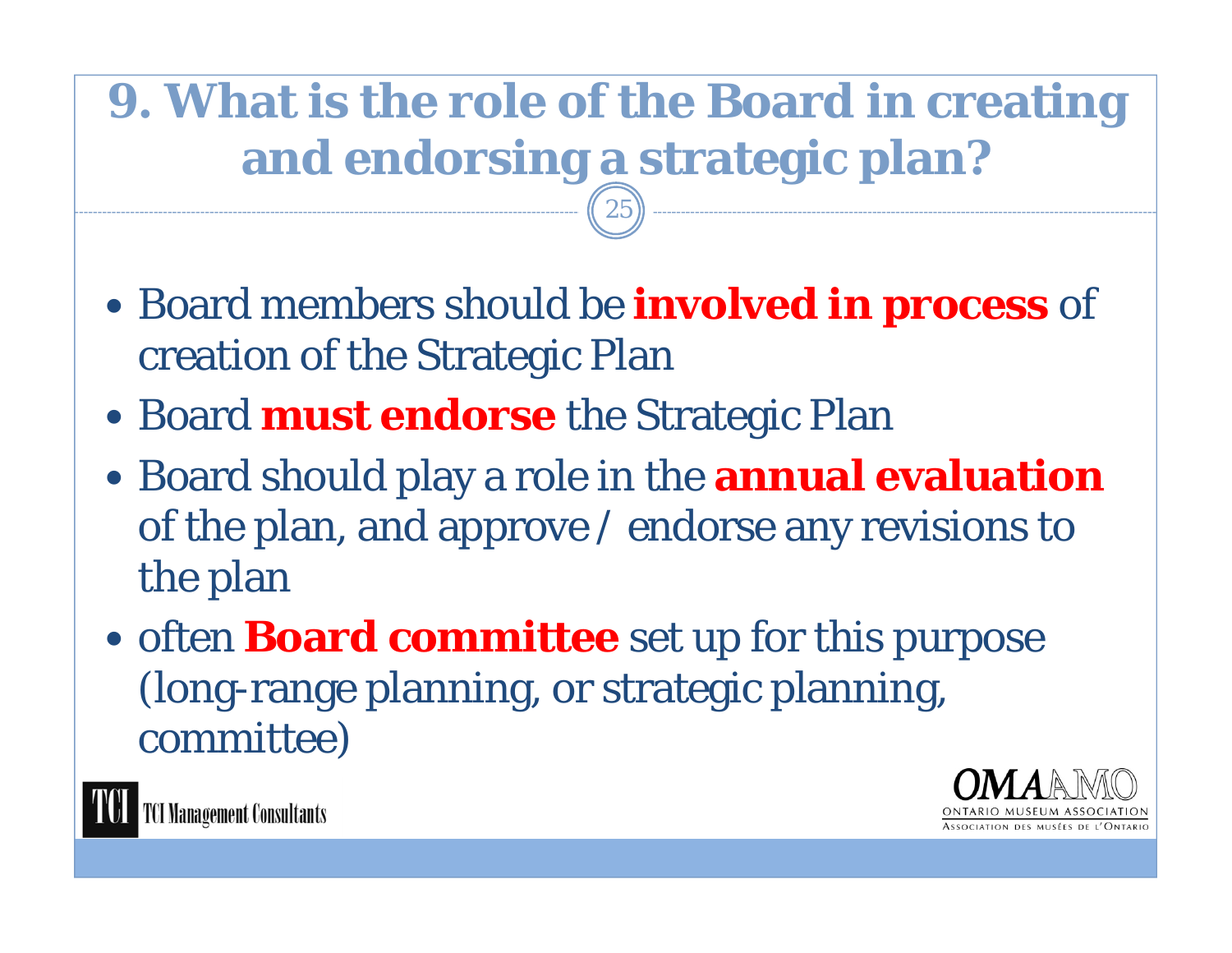# **10. How do we implement our strategic plan, once developed?**

- **Board committee** (Strategic planning, long-range planning)
- **implementation team from staff**
- possibly **advisory committee** to staff of reps from users, volunteers, etc.
- *follow your implementation plan***!**



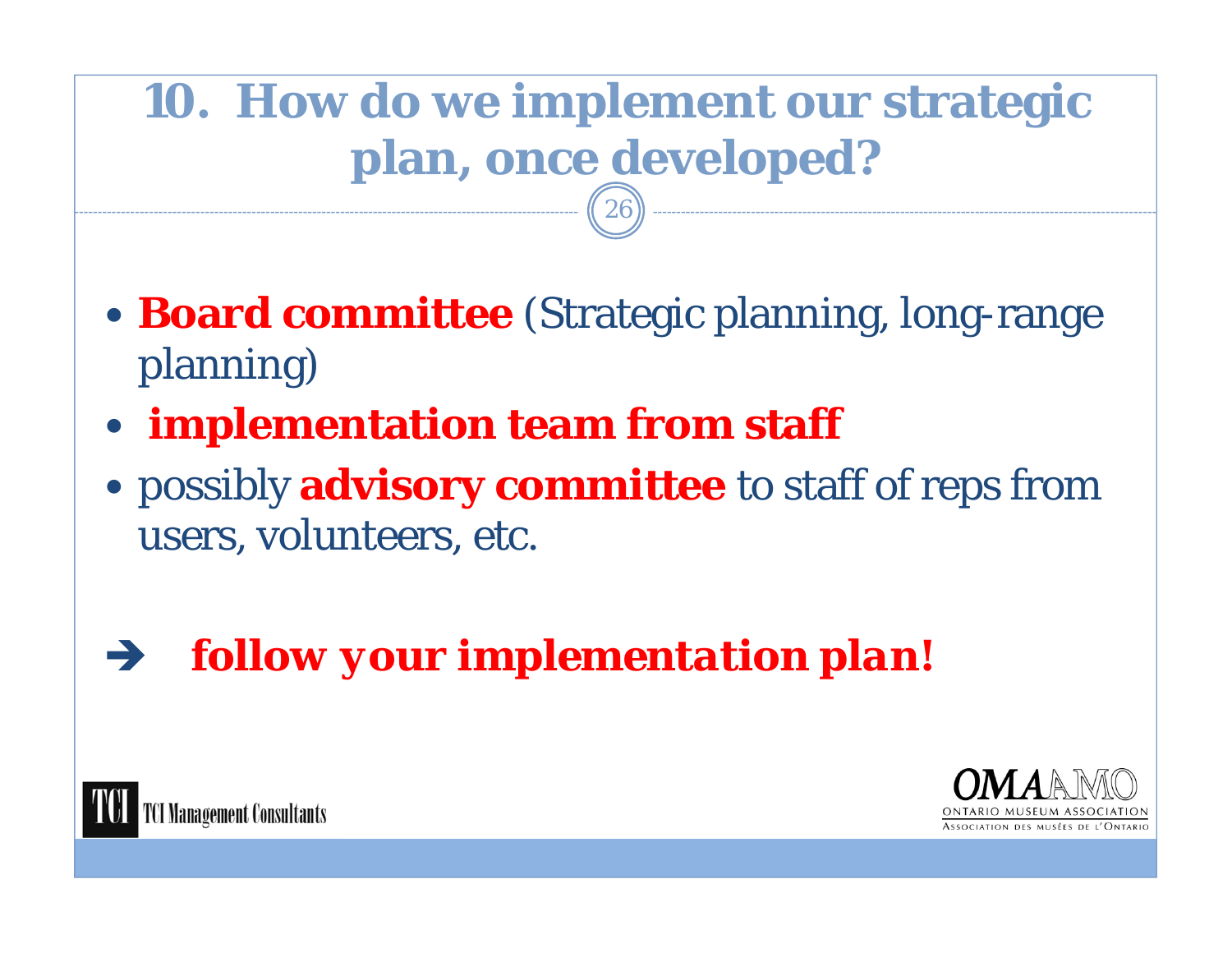# **Resources: General**

27

- **The Mission Statement Book** (Abrahams, 2004)
- **Strategic Planning for Nonprofit Organizations,** Allison & Kaye,2005
- **The Policy Governance Fieldbook,** Oliver [ed.], 1999



**Management Consultants**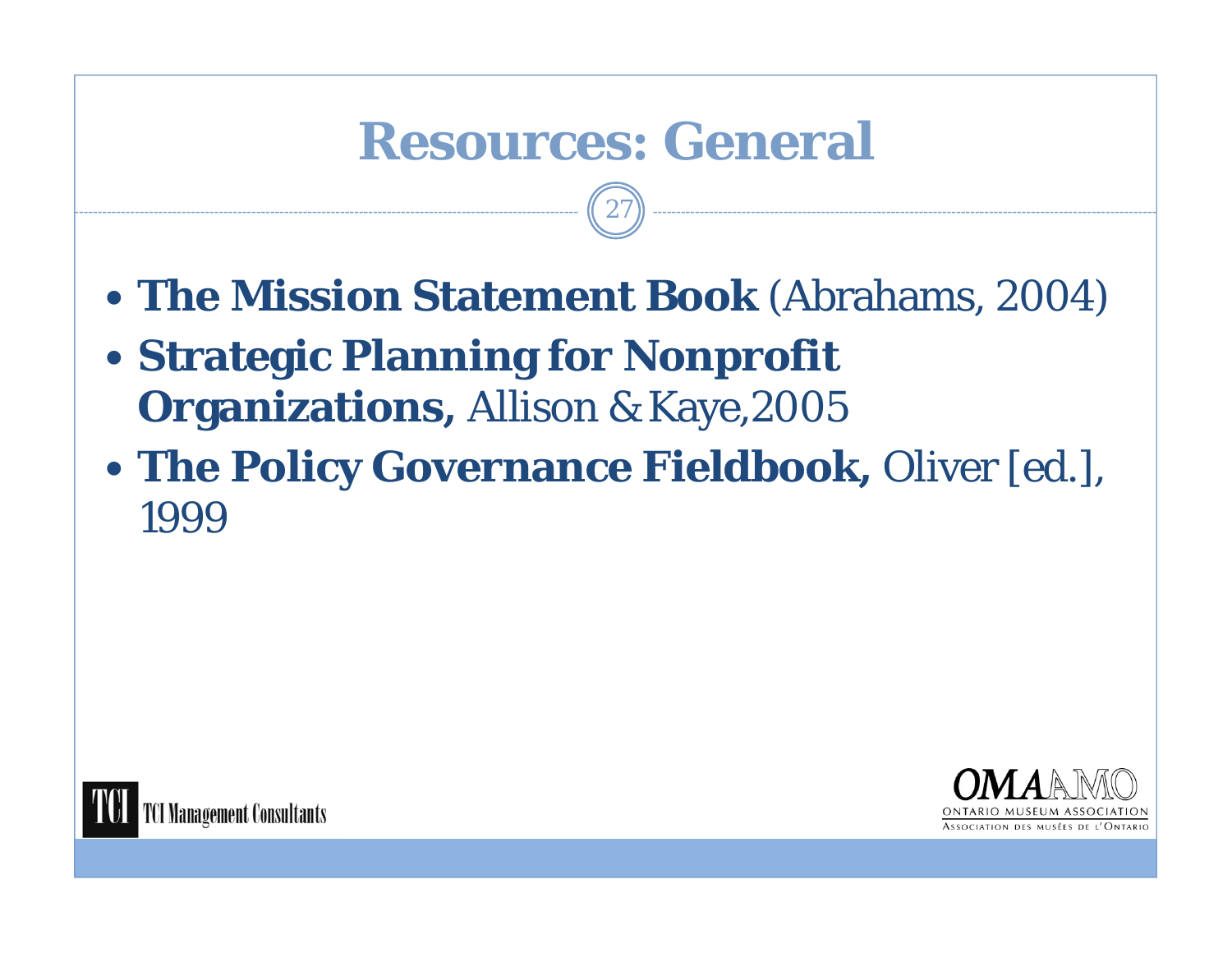# **Resources: Specific**

28

- **Museum Mission Statements: Building a Distinct Identity** (Gail Anderson [ed.] 2000)
- **Building Responsive Museums**, The Learning Coalition, 2009
- **Museum Branding,** Margot Wallace, 2006
- **Museum Strategy and Marketing,** Kotler, 1998
- **Manual of Strategic Planning for Museums,**  Lord, 2007
- **Museum Administration – An Introduction,**  Genoways & Ireland, 2003



**I Management Consultants**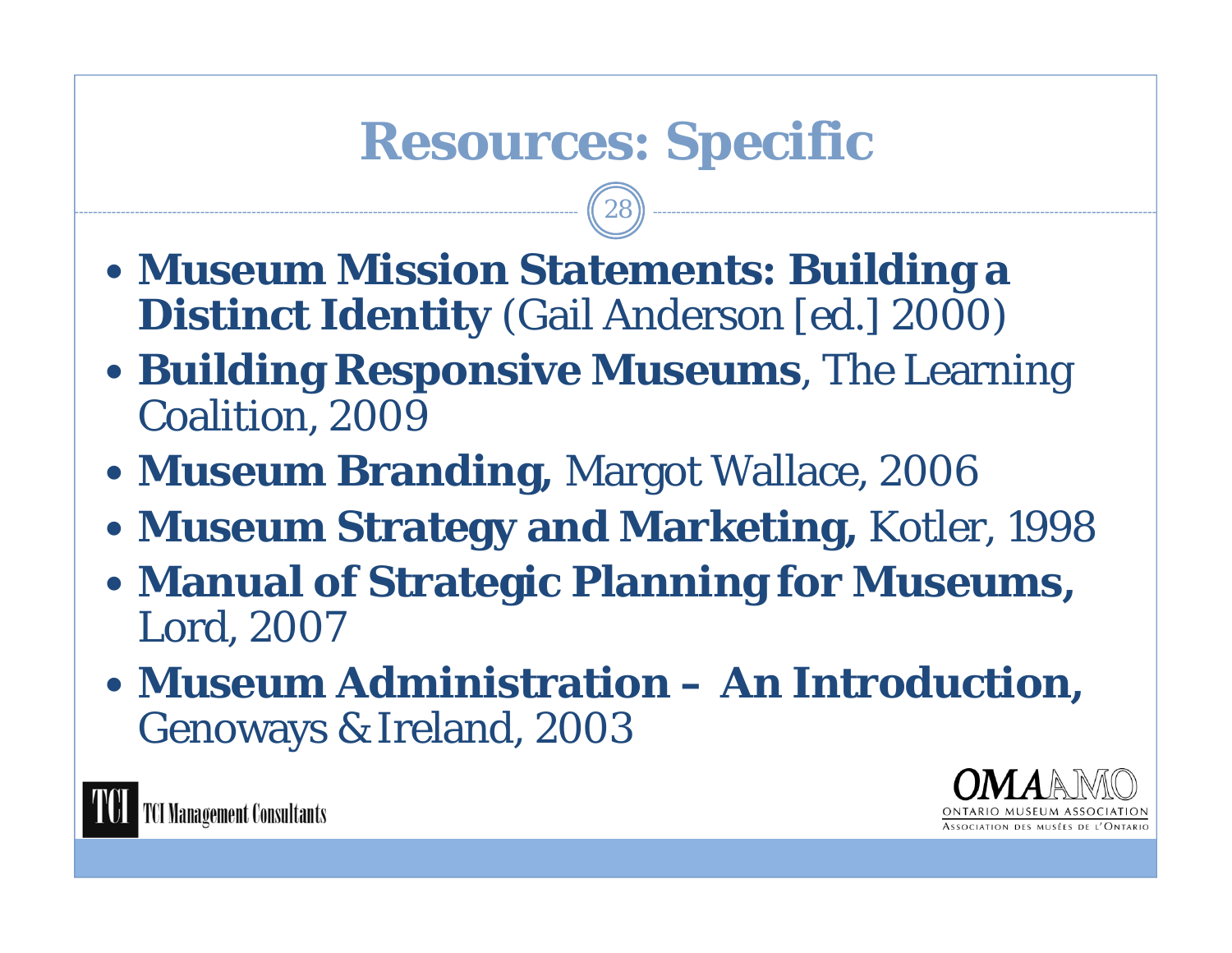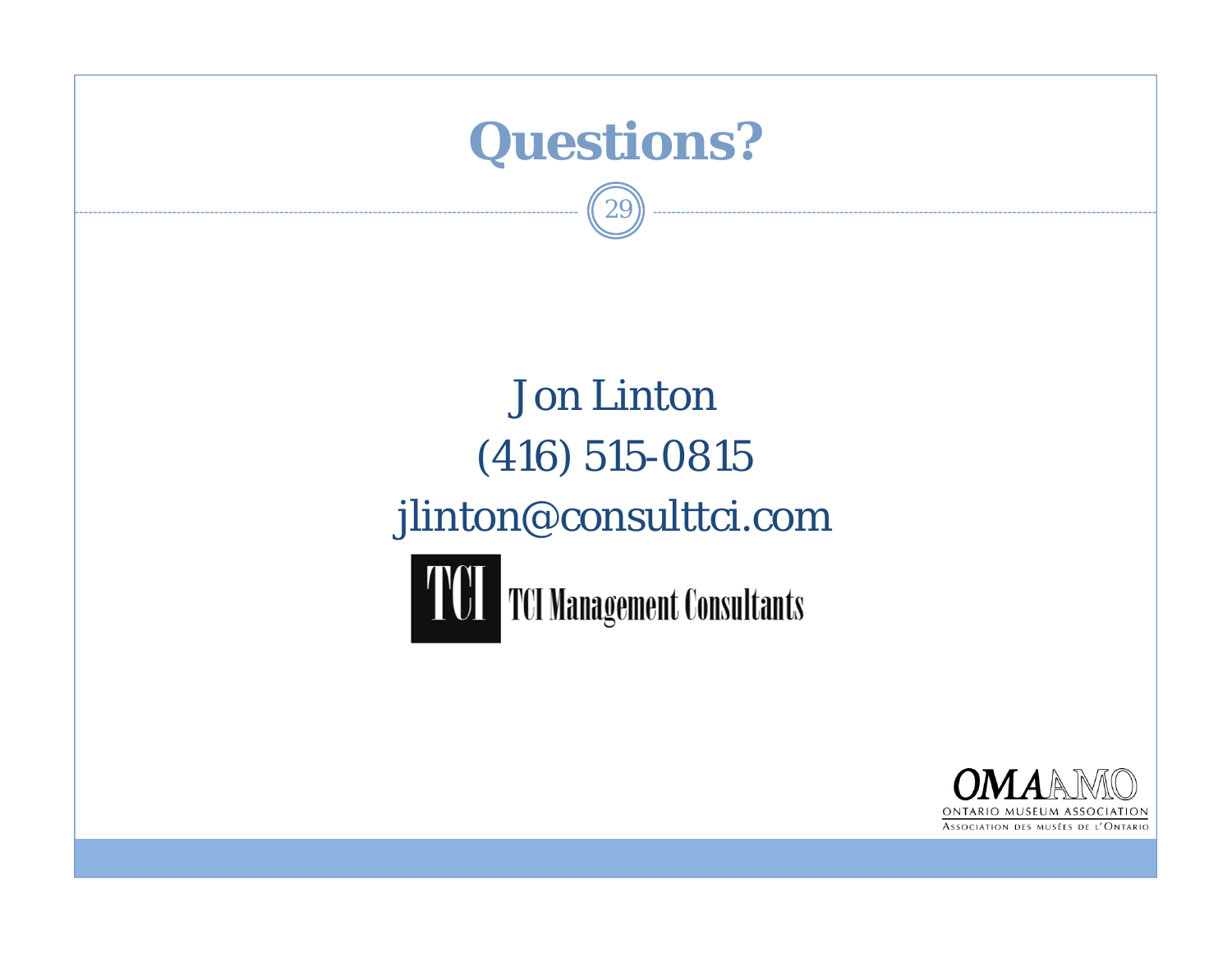#### **Questions for your Museum and Heritage Advisor?**30



Read the Standards for Community Museums in Ontario at http://www.mtc.gov.on.ca/en/museums/museums\_standards.shtml

Download the Standards Questionnaires at http://www.mtc.gov.on.ca/en/museums/museums\_reporting.shtml

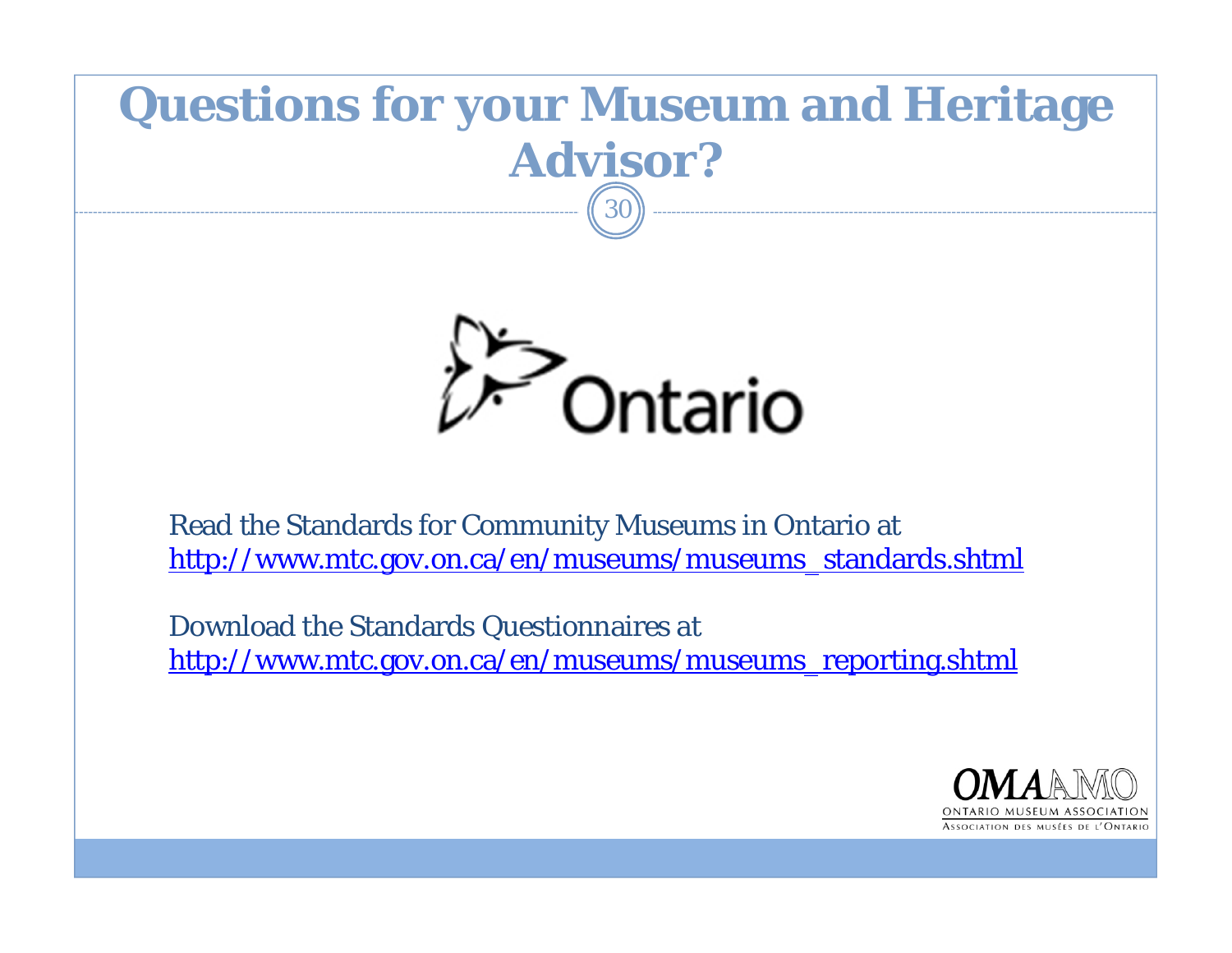# **What's Next?**

- This slide deck will be emailed to all webinar participants
- The link to the recording of this webinar will be available on the OMA website shortly
- You will receive a link to a short webinar feedback form
- Thank you for your participation!